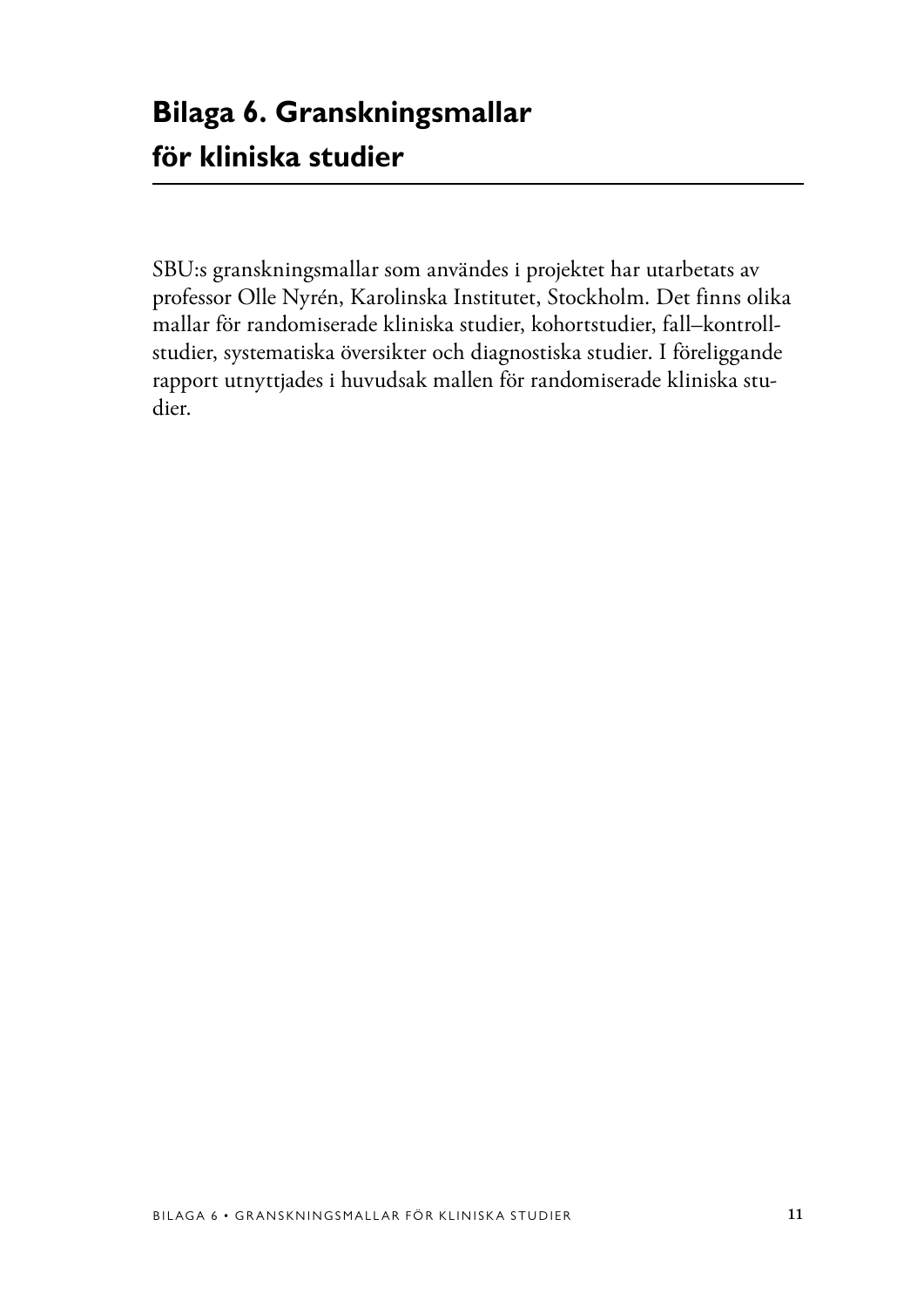# **Granskningsmall**

## **1. Type of study**

- $\Box$  RCT  $\rightarrow$  Section A
- $\Box$  Controlled trial without randomization  $\rightarrow$  Section B
- $\Box$  Observational cohort study  $\rightarrow$  Section B
- $\Box$  Case-control study  $\rightarrow$  Section C
- $\Box$  Cross-sectional study (exposure and outcome measured simultaneously)  $\rightarrow$  Section C
- $\Box$  Case series
- □ Case report
- $\Box$  Ecological study
- � Other: .......................................................................................................................................

## **2. Type of report**

- **D** Full paper in peer reviewed journal
- □ Full paper in book or other type of report
- Abbreviated paper in meeting proceedings or similar publication
- Abstract only
- � Other: .......................................................................................................................................

### **3. Language**

- □ English
- $\Box$  Scandinavian
- $\Box$  German
- □ French
- � Other: .......................................................................................................................................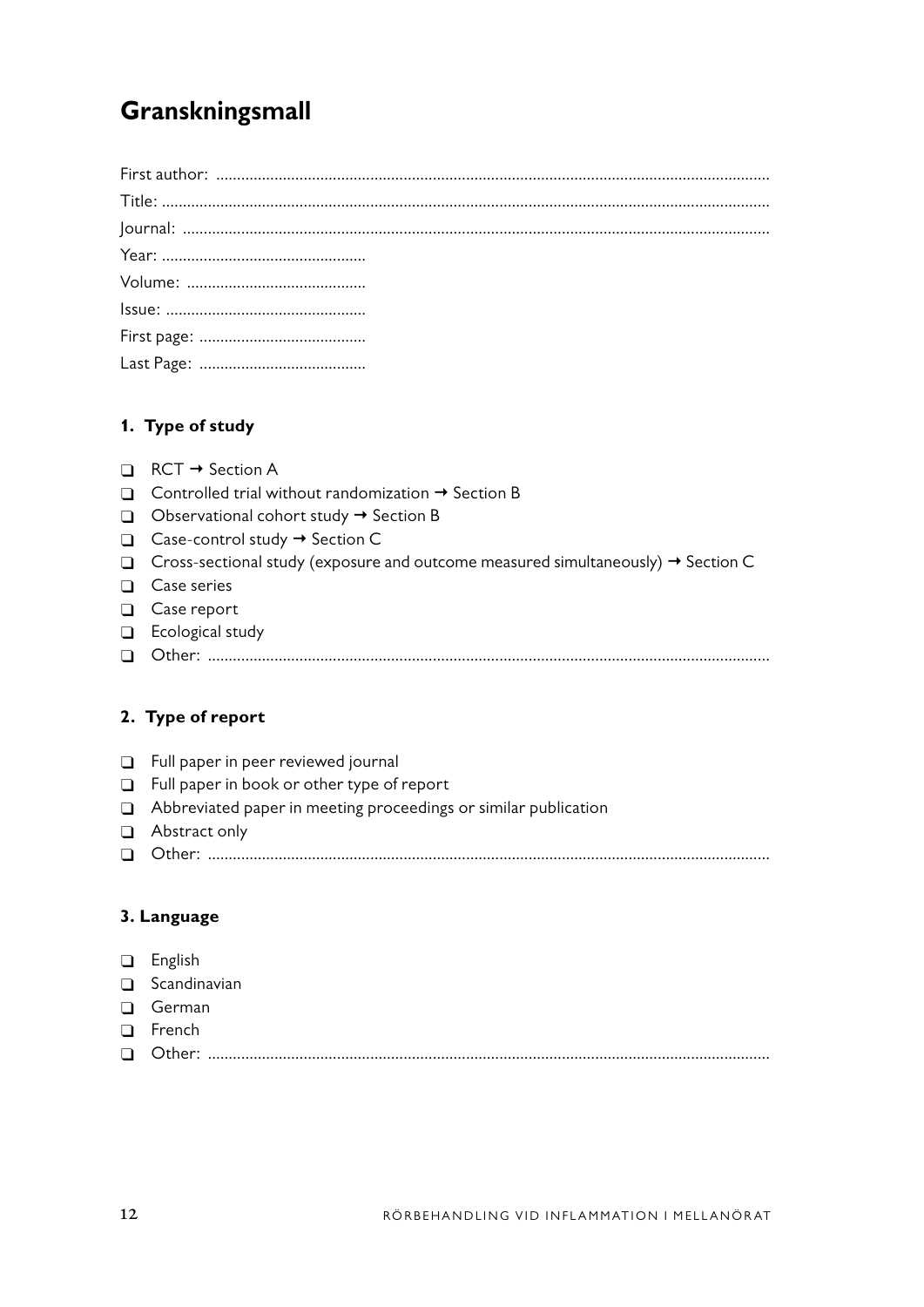# **Section A (randomized clinical trial)**

# **External validity**

Short form answer:

- $\Box$  Clear external validity (0)
- $\Box$  Probable external validity (1)
- $\Box$  Uncertain external validity (3)
- $\Box$  External validity cannot be assessed (5)

**If uncertain, answer questions under Item 1. Otherwise go to Internal validity (after Item 1)**

### **1. Accrual of study subjects**

- a. Eligibility/inclusion criteria clearly stated (eg, if trial of treatment of a specified disease, is the definition acceptable)?
	- $\Box$  Yes = 0
	- $\Box$  No = 2
- b. Consecutive eligible subjects?
	- $\Box$  Yes = 0
	- $\Box$  No = 1
	- $\Box$  Not stated = 1
- c. Numbers and reasons for non-participation given?
	- $\Box$  Yes = 0
	- $\Box$  No = 2
- d. Exclusion criteria clearly stated and acceptable?
	- $\Box$  Yes = 0
	- $\Box$  No = 2
- e. Are numbers of excluded persons given by reason (as prescribed in the CONSORT statement)?
	- $\Box$  Yes = 0
	- $\Box$  No = 2

Total sum of section 1

- $0 =$  Clear external validity
- $1$  = Probable external validity
- $2-3$  = Uncertain external validity
- ≥4 = External validity cannot be assessed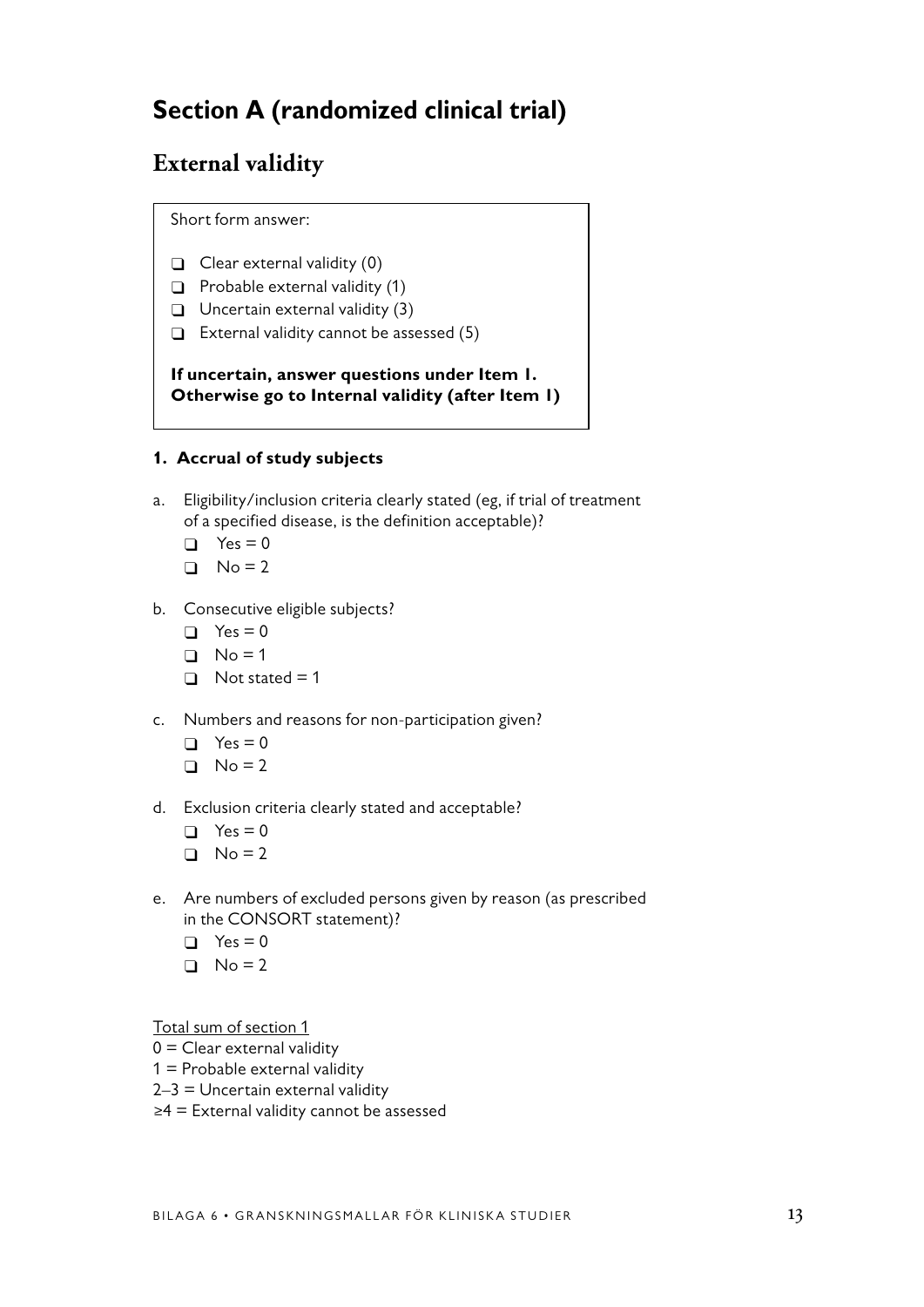# **Internal validity**

Short form answer:

- $\Box$  Excellent internal validity (0)
- $\Box$  Good internal validity (1)
- $\Box$  Acceptable internal validity (2)
- $\Box$  Uncertain internal validity (4)
- $\Box$  Uninformative due to flawed internal validity (10)

**If uncertain, answer questions under Items 2–9. Otherwise go to Precision (after Item 9)**

### **2. Treatment/exposure assignment**

- a. Were details about randomization procedure given?
	- $\Box$  Yes = 0
	- $\Box$  No = 1
- b. Could the randomization be manipulated?
	- $\Box$  Yes (eg, tossing of coin or throwing of dice) = 1
	- □ No (eg, opaque envelopes, computer-generated list kept by others than investigators)  $= 0$
- c. Did randomization lead to unpredictable treatment assignment?
	- $\Box$  Yes = 0
	- $\Box$  No, treatment could potentially be deduced in some or all = 2
- d. Were there exclusions/withdrawals after randomization?
	- $\Box$  Yes = 2
	- $\Box$  No = 0

### **3. Comparability of groups**

- a. Was there an account of the comparability of groups with regard to all conceivable factors that might affect the outcome?
	- $\Box$  Yes = 0
	- $\Box$  No = 1
- b. Were there any important differences?
	- $\Box$  Yes = 2
	- $\Box$  No = 0
	- $\Box$  No data given = 0 (already scored under 3a)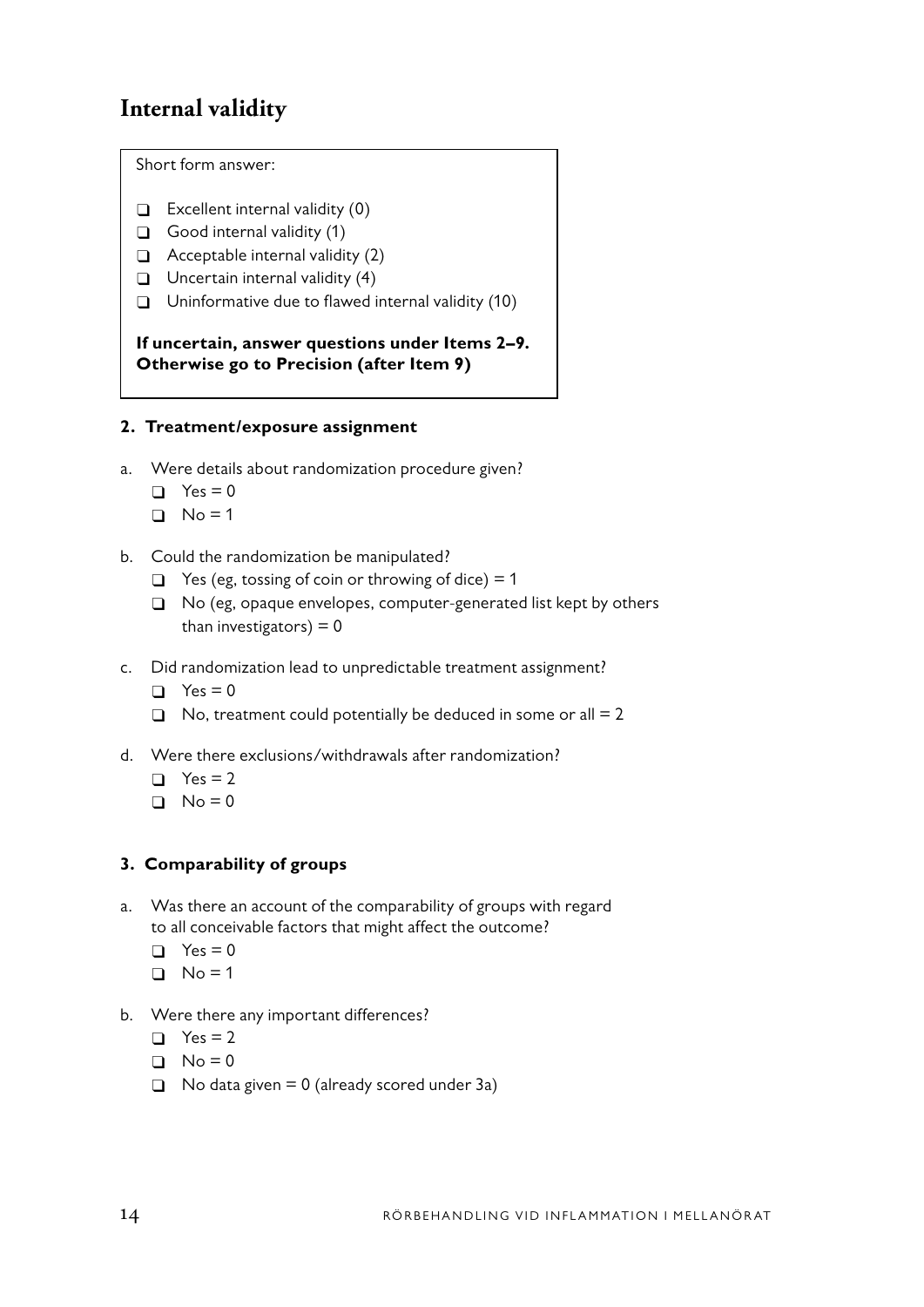- c. Were any attempts in the analysis phase to adjust for imbalances between treatment arms with regard to important determinants for the outcome (eg, through multi-variate modelling)?
	- $\Box$  Not needed (no important imbalances) = 0
	- $\Box$  Yes = -1 (subtract 1 if you scored 2 under 3b)
	- $\Box$  No, despite a need = 1

### **4. Blinding**

- a. Were there any attempts to blind the patients/investigators to treatment allocation?
	- $\Box$  No (open study) = 2
	- $\Box$  Only study subjects were blinded (single-blind) = 1
	- $\Box$  Blinding only of investigators who evaluated the outcome ("blind observer") =0
	- $\Box$  Double-blind = 0
	- $\Box$  Triple-blind (breaking of the code first after completion of all analyses) = 0
- b. Was there any reason to believe that the blinding had failed (eg, due to characteristic side-effects of active treatment or dissimilarities of active and reference tablets)?
	- $\Box$  Yes = 1
	- $\Box$  No = 0
- c. Was the blinding tested (eg, through asking the subjects at the end of the study what they believed they had received)?
	- $\Box$  Yes = 0
	- $\Box$  No = 0

#### **5. Compliance**

- a. Was there any account of the completeness of treatment/compliance?
	- $\Box$  Yes = 0
	- $\Box$  No = 2
- b. Was the completeness acceptable (>80% of the subjects receiving >80% of the prescribed treatment)?
	- $\Box$  Yes = 0
	- $\Box$  No = 3
	- $\Box$  Completeness/compliance data not given = 0 (scored under 5a)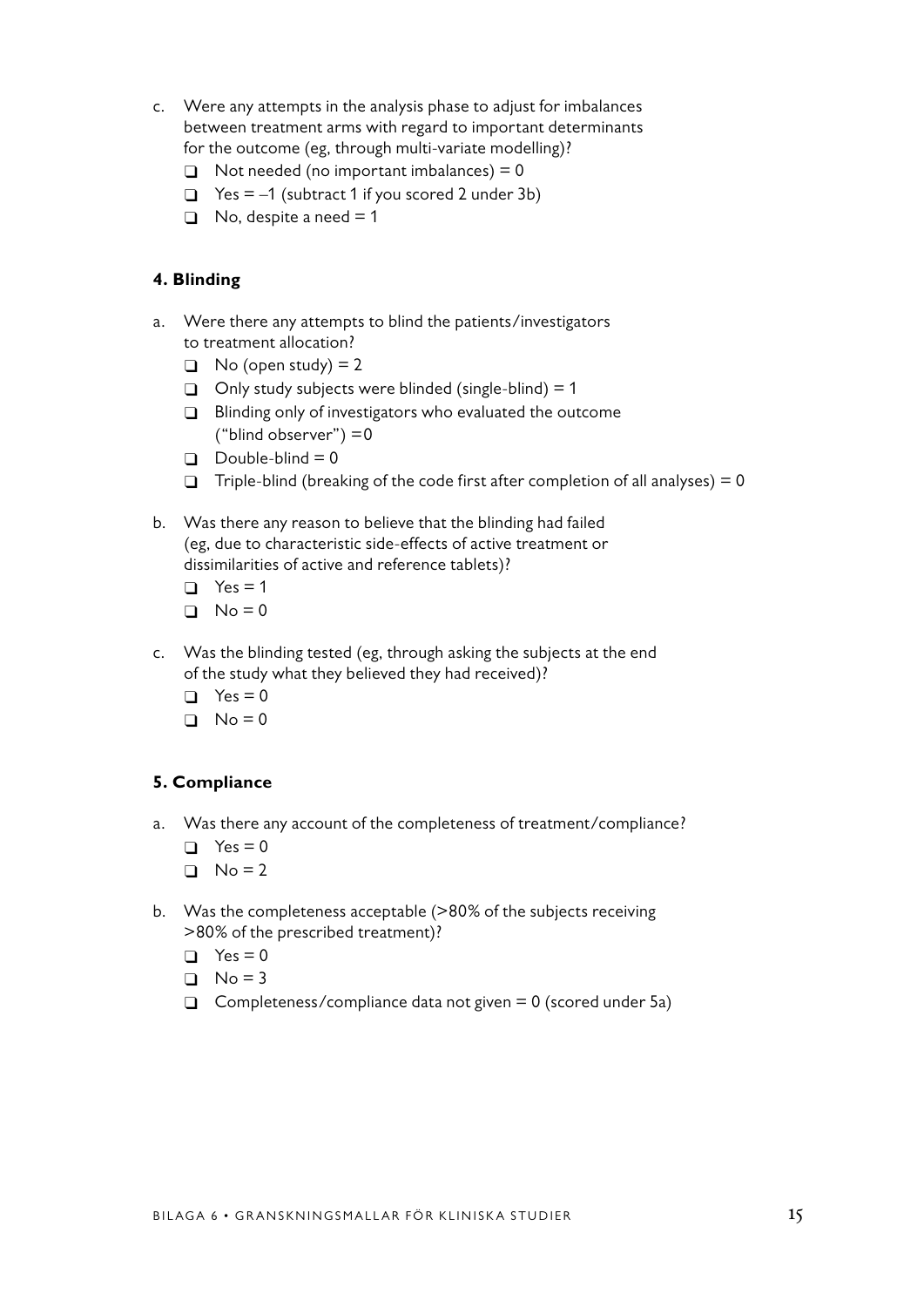### **6. Drop-outs/losses to follow-up**

- a. Was there an account of the numbers of subjects who dropped out (and the reasons for dropping out)?
	- $\Box$  Yes = 0
	- $\Box$  No = 3
- b. What was the drop-out rate?
	- $\Box$  <10% = 0
	- $\Box$  10–19% = 2
	- $\Box$  20–29% = 3
	- $\Box$  ≥30%  $\rightarrow$  study is deemed uninformative, excluded
	- $\Box$  Drop-out rate not stated = 0 (scored under 6a)

### **7. Evaluation of outcome**

- a. Was there an acceptable definition of the outcome?
	- $\Box$  Yes = 0
	- $\Box$  No = 3
- b. Was the outcome clinically relevant?
	- $\Box$  Yes = 0
	- $\Box$  Of questionable relevance = 2
	- $\Box$  Irrelevant  $\rightarrow$  study is deemed uninformative, excluded
- c. Was the reporter of the outcome (eg, the investigator, the study subject) unaware of the treatment given?
	- $\Box$  Yes = 0
	- $\Box$  No = 2
- d. Are there reasons to believe that there might have been misclassification of the outcome (eg, due to retrospective reporting over too long periods)?
	- $\Box$  Yes = 1
	- $\Box$  No = 0

### **8. Evaluation of side-effects**

- a. Was there acceptable reporting of side effects?
	- $\Box$  Yes, with open-ended questions = 0
	- $\Box$  Yes, with fixed response alternatives = 0
	- $\Box$  Yes, response alternatives not stated = 0
	- $\Box$  No = 3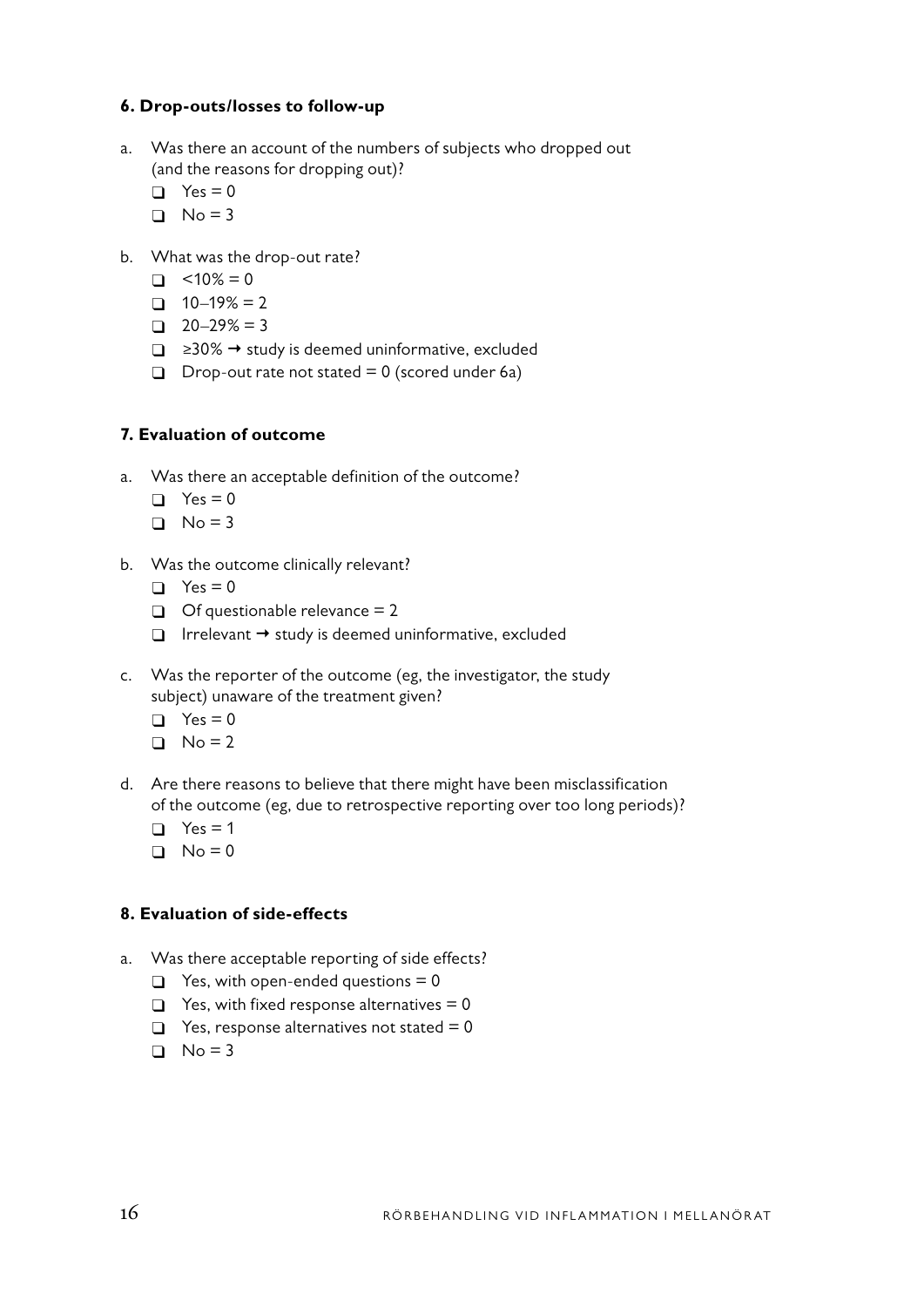### **9. Analysis**

- a. Was the main outcome variable defined in advance and was the conclusion of the study based on the analysis of this variable?
	- $\Box$  Yes = 0
	- $\Box$  No (or not mentioned in the report) = 2
- b. Was there a prior hypothesis?
	- $\Box$  Yes = 0
	- $\Box$  No (or not mentioned in the report) = 1
- c. Were the secondary variables defined in advance?
	- $\Box$  Yes = 0
	- $\Box$  No (or not mentioned in the report) = 1
	- $\Box$  Not applicable, there was no secondary outcome variable = 0
- d. Were all randomized subjects included in the analysis and retained in the treatment arm to which they were initially allocated ("intention-to-treat analysis")?
	- $\Box$  Yes = 0
	- $\Box$  No = 4

Total sum of Items 2-9 (internal validity)

- $0-1$  = Excellent internal validity
- $2-4 =$  Good internal validity
- $5-7$  = Acceptable internal validity
- 8–10 = Uncertain internal validity
- ≥10 = Uninformative due to flawed internal validity

## **Precision**

Short form answer:

- $\Box$  Premeditated and sufficient study size (0)
- $\Box$  Sample size of uncertain adequacy (2)
- $\Box$  Probably underpowered study (4)

**If uncertain, answer questions under Items 10–11**

#### **10. Smallest clinically relevant effect**

- a. Was the smallest clinically relevant effect defined?
	- $\Box$  Yes = 0
	- $\Box$  No = 1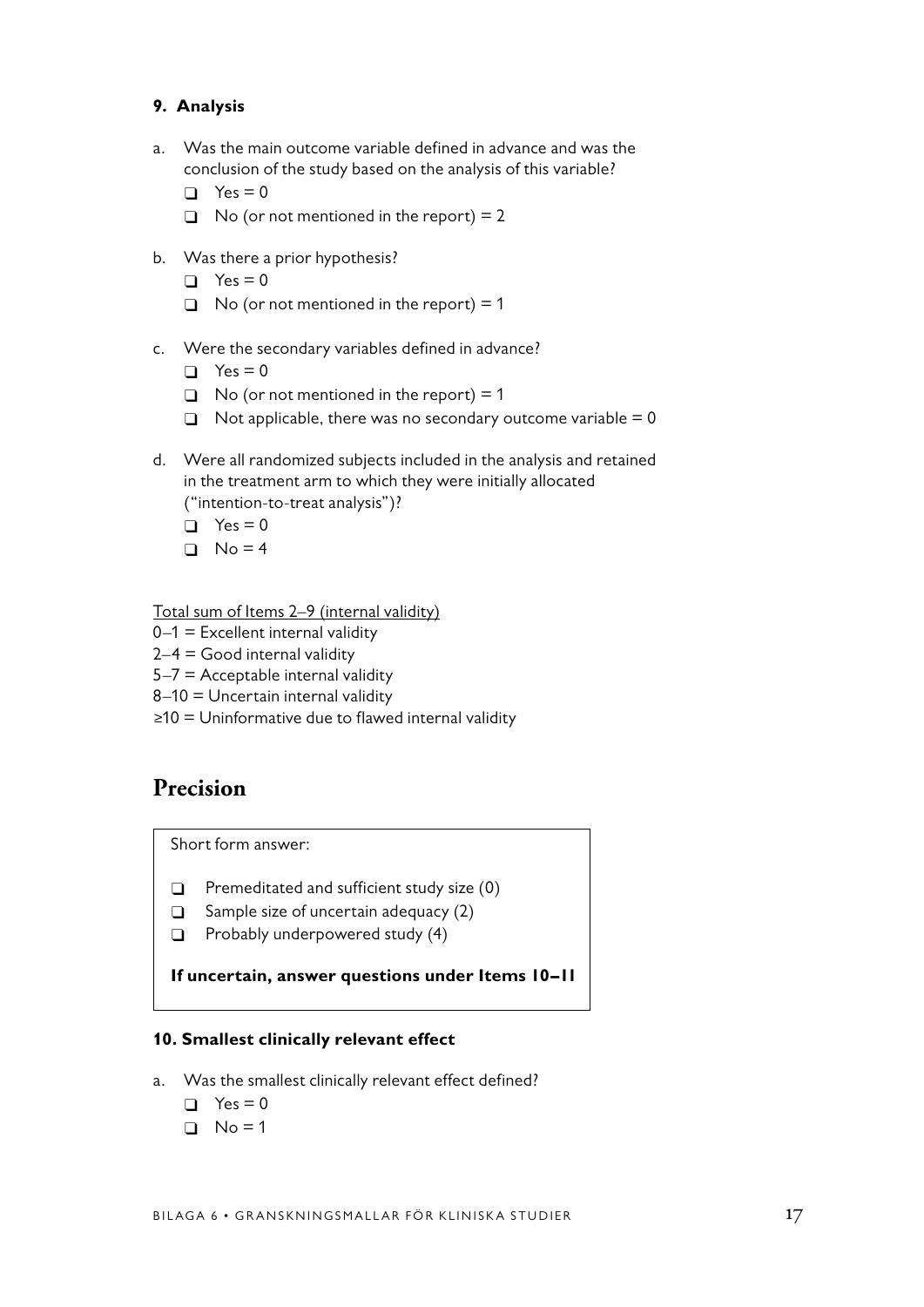- b. Was the stated smallest clinically relevant effect reasonable?
	- $\Box$  Yes = 0
	- $\Box$  No = 1
	- $\Box$  Not defined = 0 (scored under 10a)

## **11. Study power**

- a. Were the deliberations behind the sample size decision clearly described?
	- $\Box$  Yes = 0
	- $\Box$  No = 2
- b. What was the power to detect a reasonably-sized smallest clinically relevant effect?
	- $\Box$  Not stated because there was a strong and statistically significant effect = 0
	- $\Box$  ≥90% = 0
	- $\Box$  80–89% = 1
	- $\Box$  70–79% = 2
	- $\Box$  <70% = 3
	- $\Box$  Not stated despite a non-significant finding = 4

Total sum of Items 10–11 (precision)

- 0–1 = Premeditated and sufficient study size
- $2-3$  = Sample size of uncertain adequacy
- ≥4 = Probably underpowered study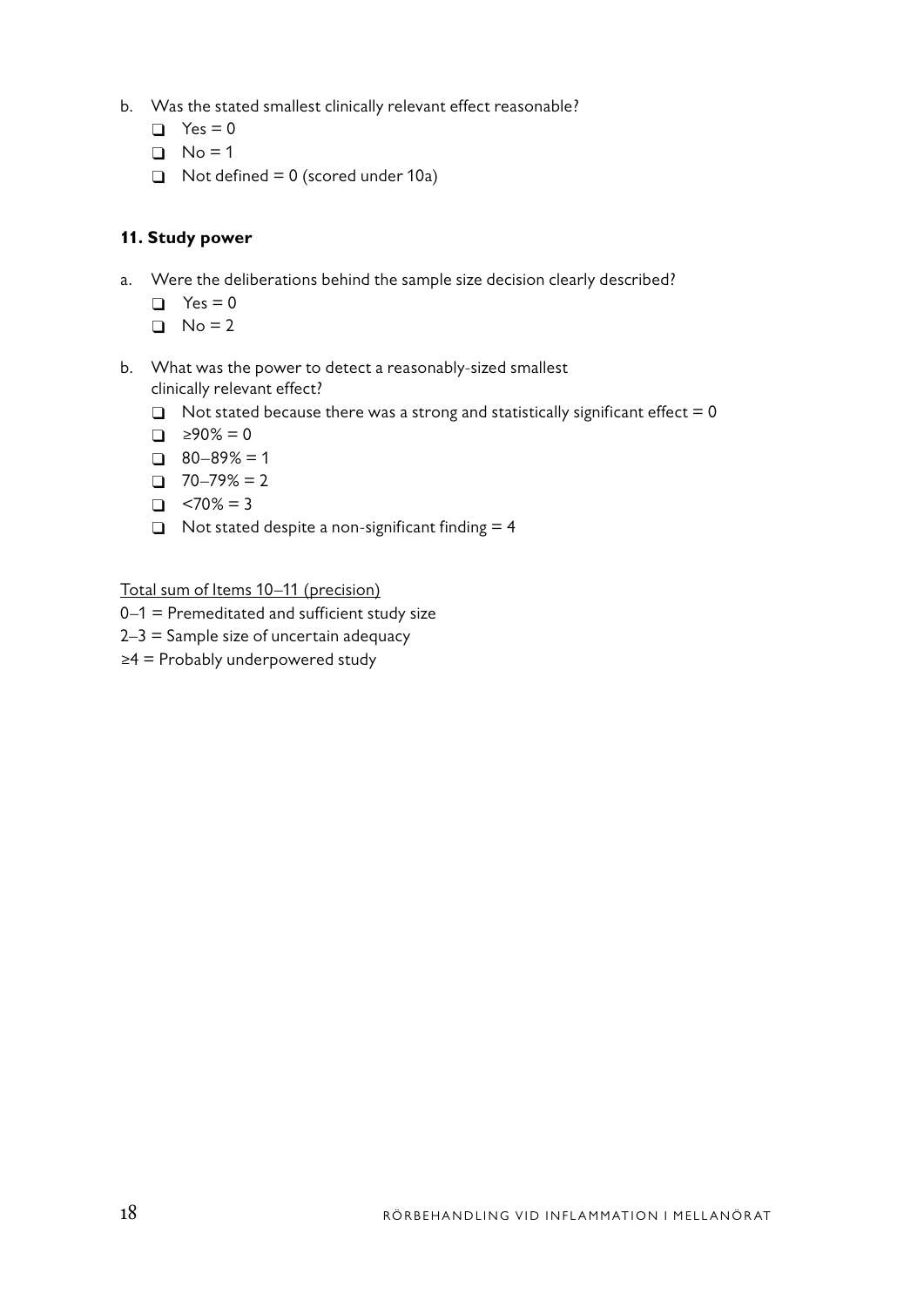# **Section B (observational cohort study or controlled clinical trial without randomisation)**

# **External validity**

Short form answer:

- $\Box$  Clear external validity  $(0)$
- $\Box$  Probable external validity (1)
- $\Box$  Uncertain external validity (3)
- $\Box$  External validity cannot be assessed (5)

**If uncertain, answer questions under Item 1. Otherwise go to Internal validity (after Item 1)**

### **1. Accrual/selection of study subjects**

- a. Was the studied exposure well defined (eg, if follow-up of a specified disease, is the definition of the disease acceptable)?
	- $\Box$  Yes = 0
	- $\Box$  No = 2
- b. Eligibility/inclusion criteria clearly stated?
	- $\Box$  Yes = 0
	- $\Box$  No = 1
- c. Consecutive eligible subjects included?
	- $\Box$  Yes = 0
	- $\Box$  No = 1
	- $\Box$  Not stated = 1
- d. Numbers and reasons for non-participation given?
	- $\Box$  Yes = 0
	- $\Box$  No = 1
- e. Exclusion criteria clearly stated and acceptable?
	- $\Box$  Yes = 0
	- $\Box$  No = 1
- f. Are numbers of excluded persons given by reason (as prescribed in the CONSORT statement)?
	- $\Box$  Yes = 0
	- $\Box$  No = 1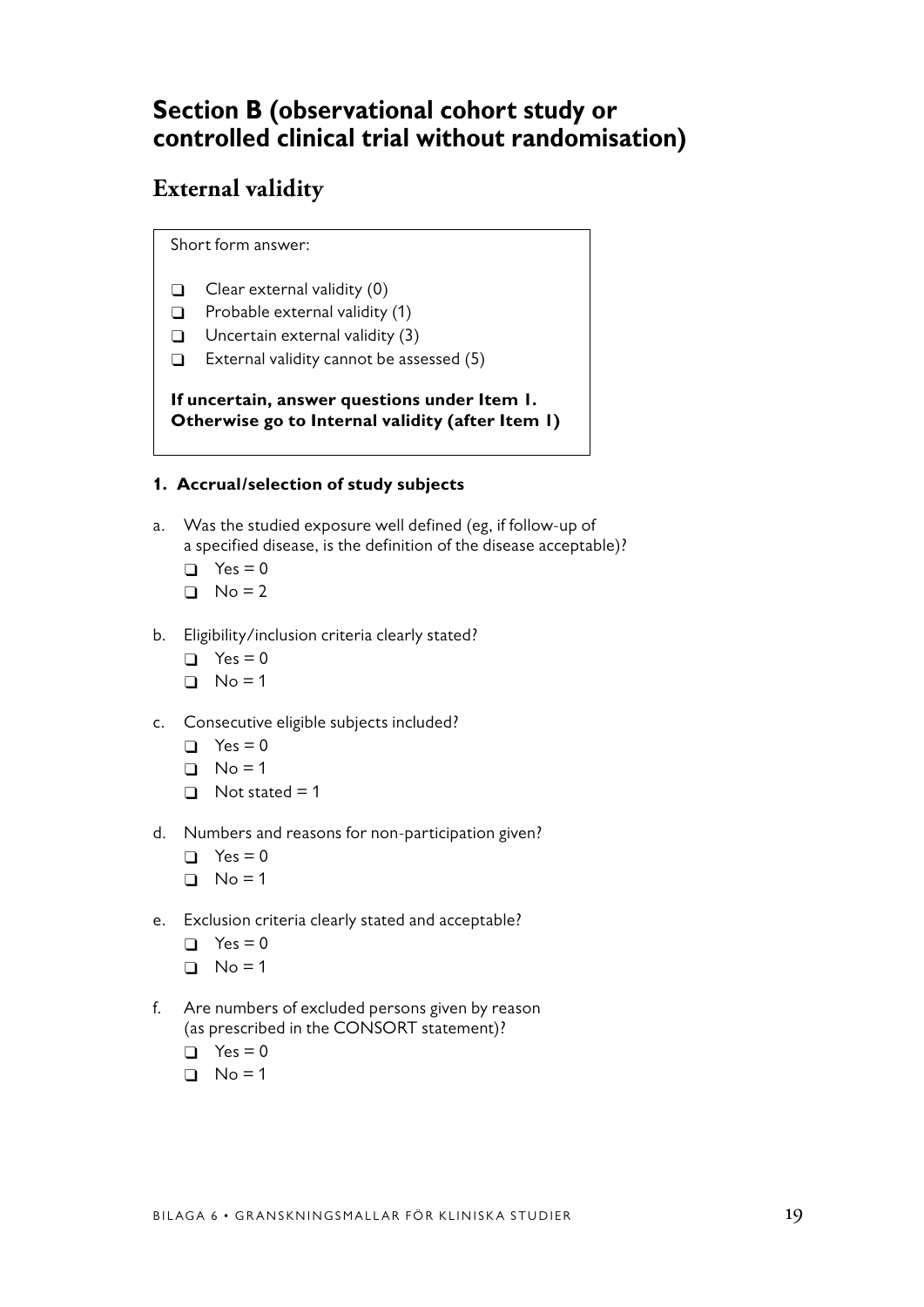Total sum of section 1

 $0 =$  Clear external validity

- $1$  = Probable external validity
- 2–3 = Uncertain external validity
- ≥4 = External validity cannot be assessed

# **Internal validity**

Short form answer:

- $\Box$  Excellent internal validity (0)
- $\Box$  Good internal validity (1)
- $\Box$  Acceptable internal validity (2)
- $\Box$  Uncertain internal validity (4)
- $\Box$  Uninformative due to flawed internal validity (10)

### **If uncertain, answer questions under Items 2–6. Otherwise go to Precision (after Item 6)**

### **2. Exposure assessment**

- a. Was the studied exposure satisfactorily measured/recorded?
	- $\Box$  Yes = 0
	- $\Box$  Yes, with minor criticism = 1
	- $\Box$  No = 3
- b. Were all in the exposed group really exposed?
	- $\Box$  Yes = 0
	- $\Box$  Yes, probably = 1
	- $\Box$  No, probably not = 2
	- $\Box$  No = 2
- c. Were all in the reference category really unexposed?
	- $\Box$  Yes = 0
	- $\Box$  Yes, probably = 1
	- $\Box$  No, probably not = 2
	- $\Box$  No = 2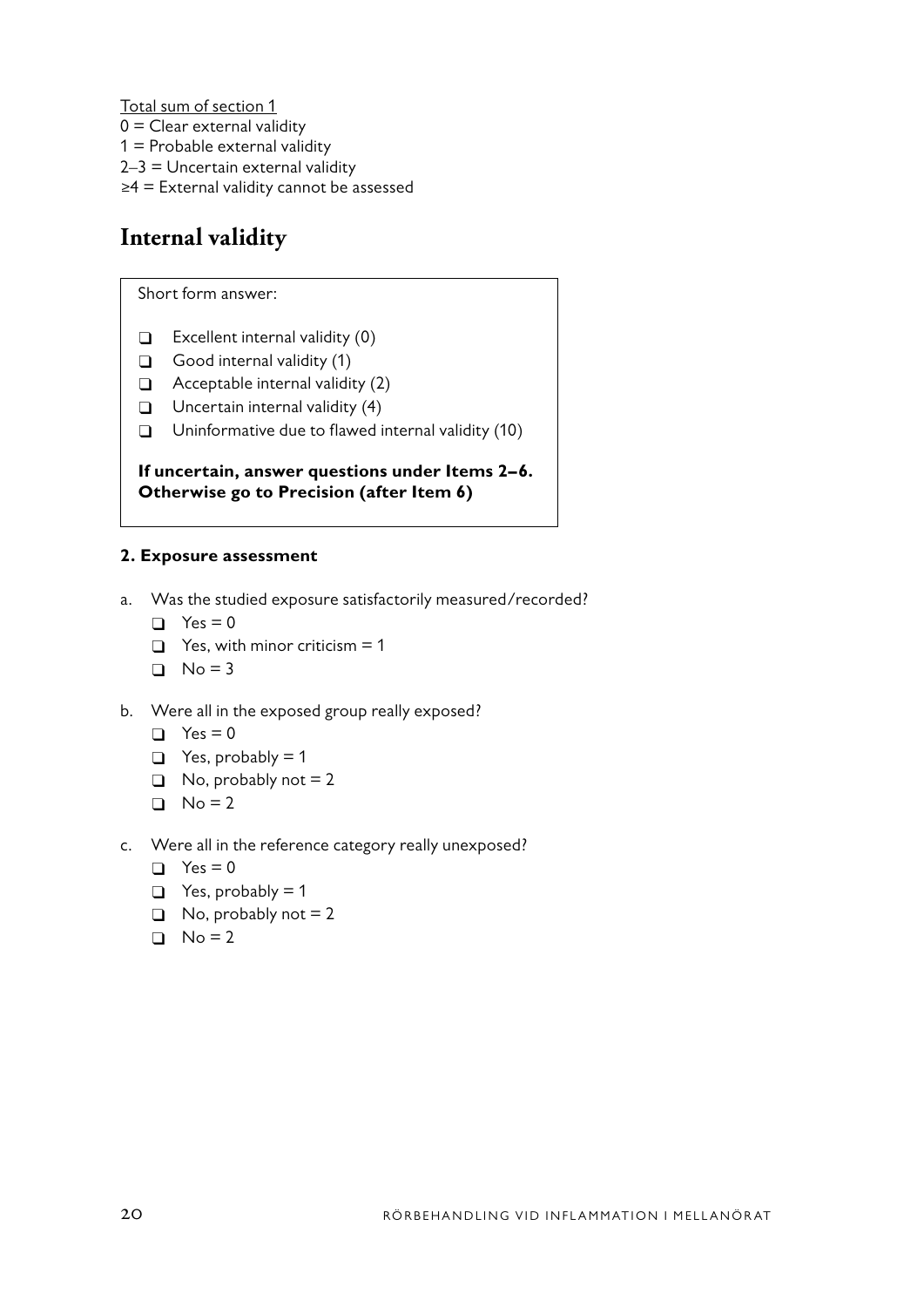### **3. Comparability of groups/selection bias/confounding**

- a. Was there an account of the comparability of groups with regard to factors that might conceivably affect the outcome (potential confounding factors)? (If only one cohort was studied and compared with the background population or historical controls – was there data to support the comparability with the reference category).
	- $\Box$  Yes = 0
	- $\Box$  No = 3
- b. Did the investigators consider all important potential confounding factors (potential confounding factors  $=$  factors that are independent causes of/risk factors for/protective factors against the outcome, AND not a link in the causal chain between the studied exposure and the outcome)?
	- $\Box$  Yes = 0
	- $\Box$  Probably = 1
	- $\Box$  No = 3
	- $\Box$  No data given = 0 (already scored under 3a)
- c. Were the relevant confounding factors satisfactorily measured/recorded?
	- $\Box$  Yes = 0
	- $\Box$  Yes, with minor criticism = 1
	- $\Box$  No = 3
- d. Were the potential confounding factors unevenly distributed among exposed and /non-exposed/ reference group (confounding arises if factors described under 3b are unevenly distributed among exposed and unexposed [ie, linked to the exposure])?
	- $\Box$  Yes = 2
	- $\Box$  No = 0
	- $\Box$  No data given = 0 (already scored under 3a)
- e. Were attempts in the analysis to adjust for imbalances between exposure groups with regard to potential confounding factors (eg, through restriction, stratified analyses, or multivariate modelling)?
	- $\Box$  Not needed (no important imbalances) = 0
	- $\Box$  Yes = -2 (subtract 2 if you scored 2 under 3d)
	- $\Box$  No, despite a need = 2

#### **4. Evaluation of outcome, ascertainment/detection bias**

- a. Was there an acceptable definition of the outcome?
	- $\Box$  Yes = 0
	- $\Box$  No = 3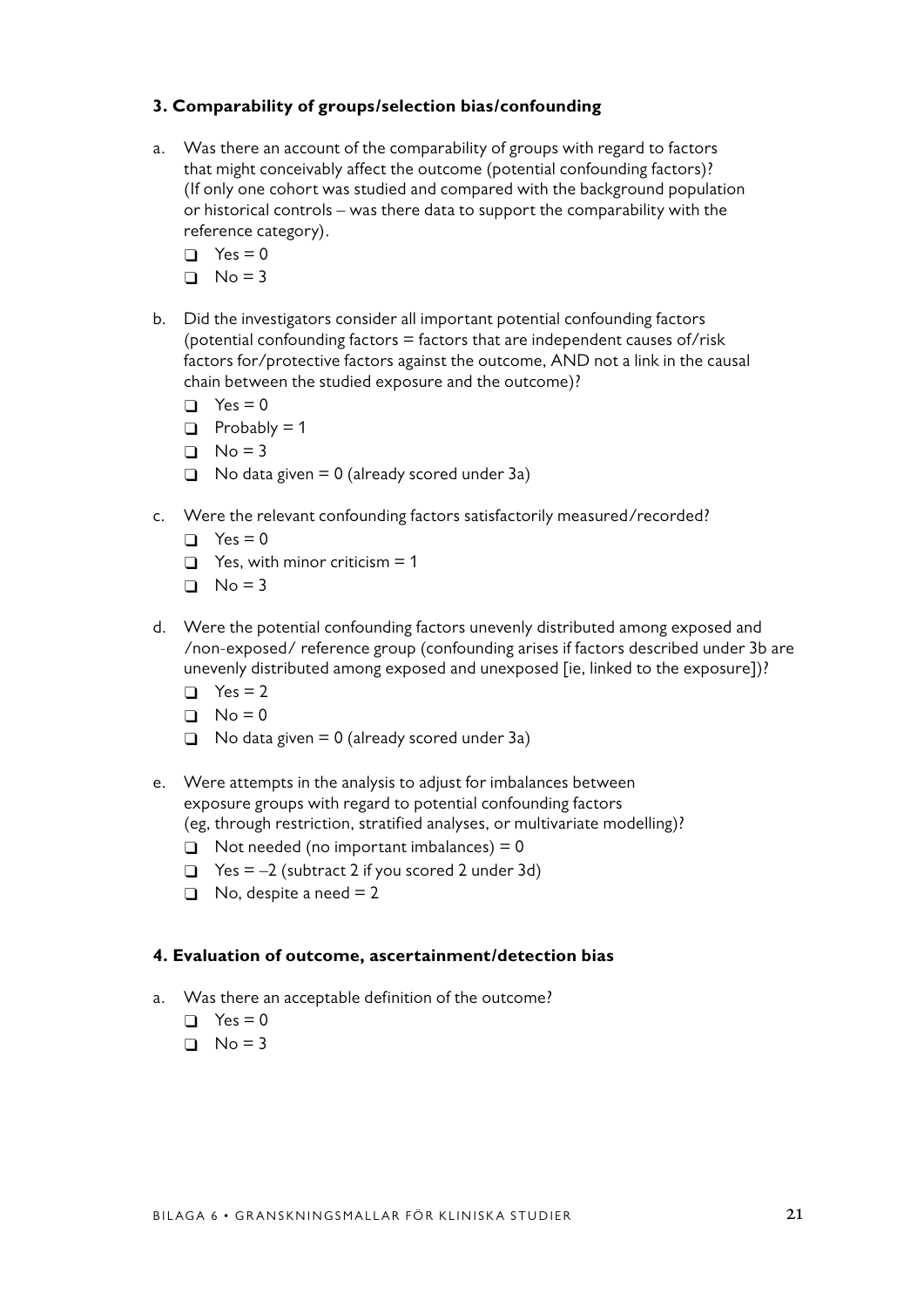- b. Was the outcome clinically relevant?
	- $\Box$  Yes = 0
	- $\Box$  Of questionable relevance = 2
	- $\Box$  Irrelevant  $\rightarrow$  study is deemed uninformative, excluded
- c. Were the evaluators of the outcome aware of exposure status of the cohort members?
	- $\Box$  Yes = 1
	- $\Box$  Probably = 1
	- $\Box$  No = 0
- d. Was there any reason to believe that there was important ascertainment/ detection bias (eg, exposure linked to smoking, and smoking, in turn, linked to higher frequency of health care visits, and thus a more intense surveillance)?
	- $\Box$  Yes = 2
	- $\Box$  No = 0

### **5. Losses to follow-up**

- a. Was there an account of the numbers of subjects who were lost to follow-up?
	- $\Box$  Yes = 0
	- $\Box$  No = 3
- b. What proportion was lost to follow-up?
	- $\Box$  <10% = 0
	- $\Box$  10–19% = 1
	- $\Box$  20–29% = 2
	- $\Box$  30–39 = 3
	- □ ≥40% → study is deemed uninformative, excluded
	- $\Box$  Proportion not stated = 0 (scored under 5a)

## **6. Analysis**

- a. Was the main outcome variable defined in advance and was the conclusion of the study based on the analysis of this variable?
	- $\Box$  Yes = 0
	- $\Box$  No (or not mentioned in the report) = 1
- b. Was there a prior hypothesis?
	- $\Box$  Yes = 0
	- $\Box$  No (or not mentioned in the report) = 1
- c. Was the statistical method adequate?
	- $\Box$  Yes = 0
	- $\Box$  No = 3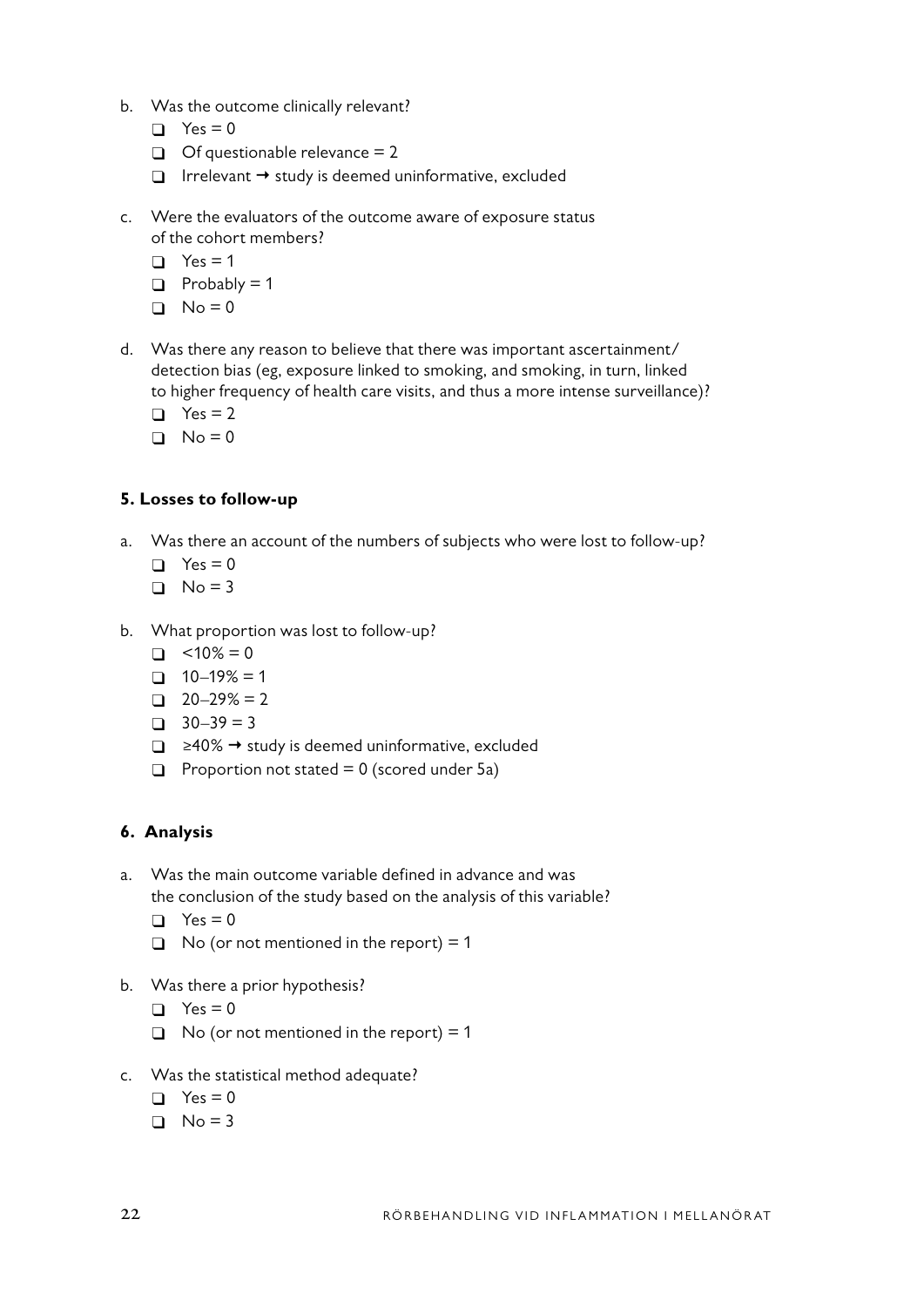Total sum of Items 2–6 (internal validity)

- $0-1$  = Excellent internal validity
- $2-3$  = Good internal validity
- 4–6 = Acceptable internal validity
- 7–9 = Uncertain internal validity
- ≥10 = Uninformative due to flawed internal validity

## **Precision**

Short form answer:

- $\Box$  Premeditated and sufficient study size (0)
- $\Box$  Sample size of uncertain adequacy (2)
- $\Box$  Probably underpowered study (4)

### **If uncertain, answer questions under Items 7–8**

### **7. Smallest clinically relevant effect**

- a. Was the smallest clinically relevant effect defined?
	- $\Box$  Yes = 0
	- $\Box$  No = 1
- b. Was the stated smallest clinically relevant effect reasonable?
	- $\Box$  Yes = 0
	- $\Box$  No = 1
	- $\Box$  Not defined = 0 (scored under 10a)

### **8. Study power**

- a. Were the deliberations behind the sample size decision clearly described?
	- $\Box$  Yes = 0
	- $\Box$  No = 2
- b. What was the power to detect a reasonably-sized smallest clinically relevant effect?
	- $\Box$  Not stated because there was a strong and statistically significant effect = 0
	- $\Box$  ≥90% = 0
	- $\Box$  80–89% = 1
	- $\Box$  70–79% = 2
	- $\Box$  <70% = 3
	- $\Box$  Not stated despite a non-significant finding = 4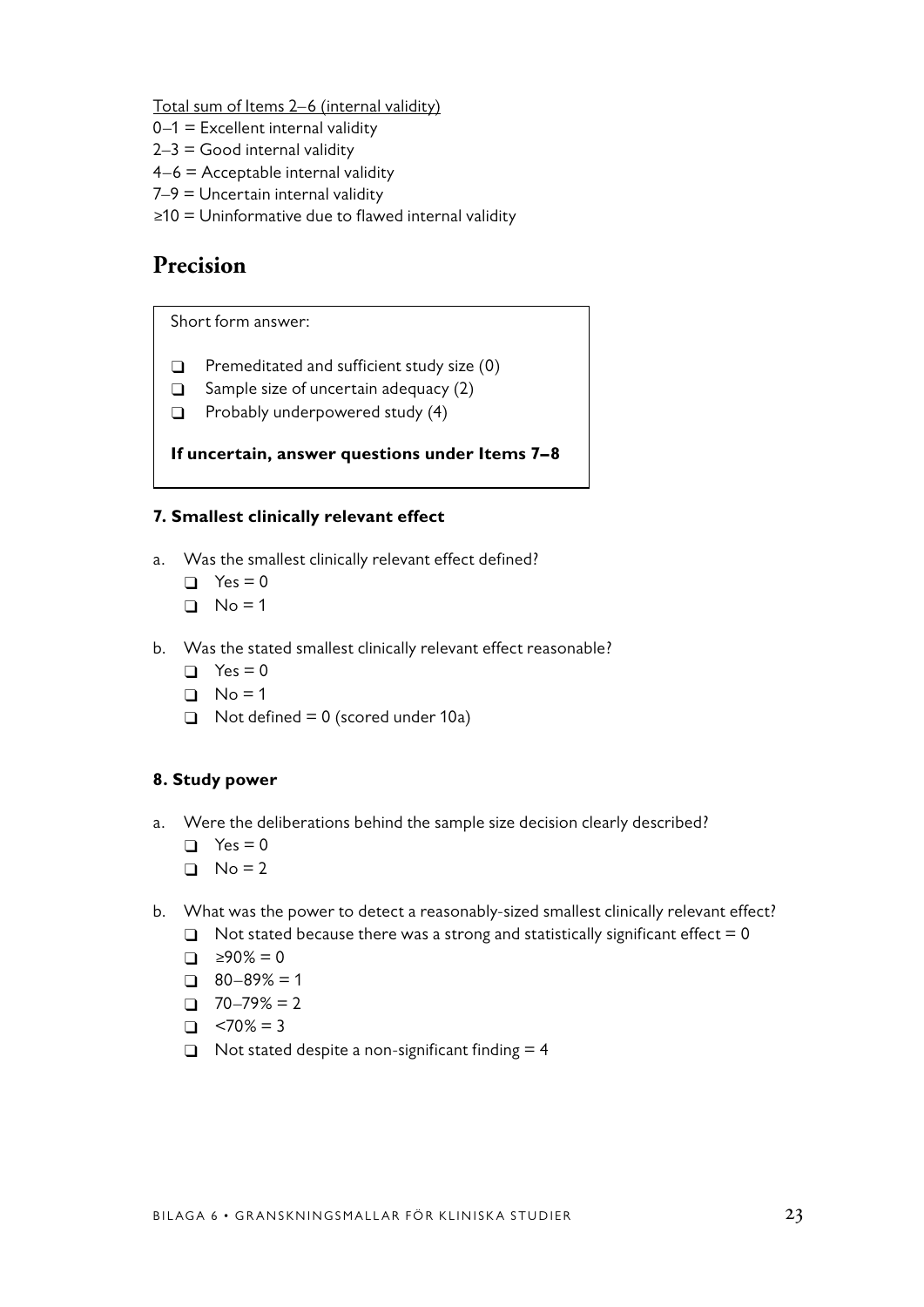Total sum of Items 7–8 (precision)

- 0–1 = Premeditated and sufficient study size
- $2-3$  = Sample size of uncertain adequacy
- ≥4 = Probably underpowered study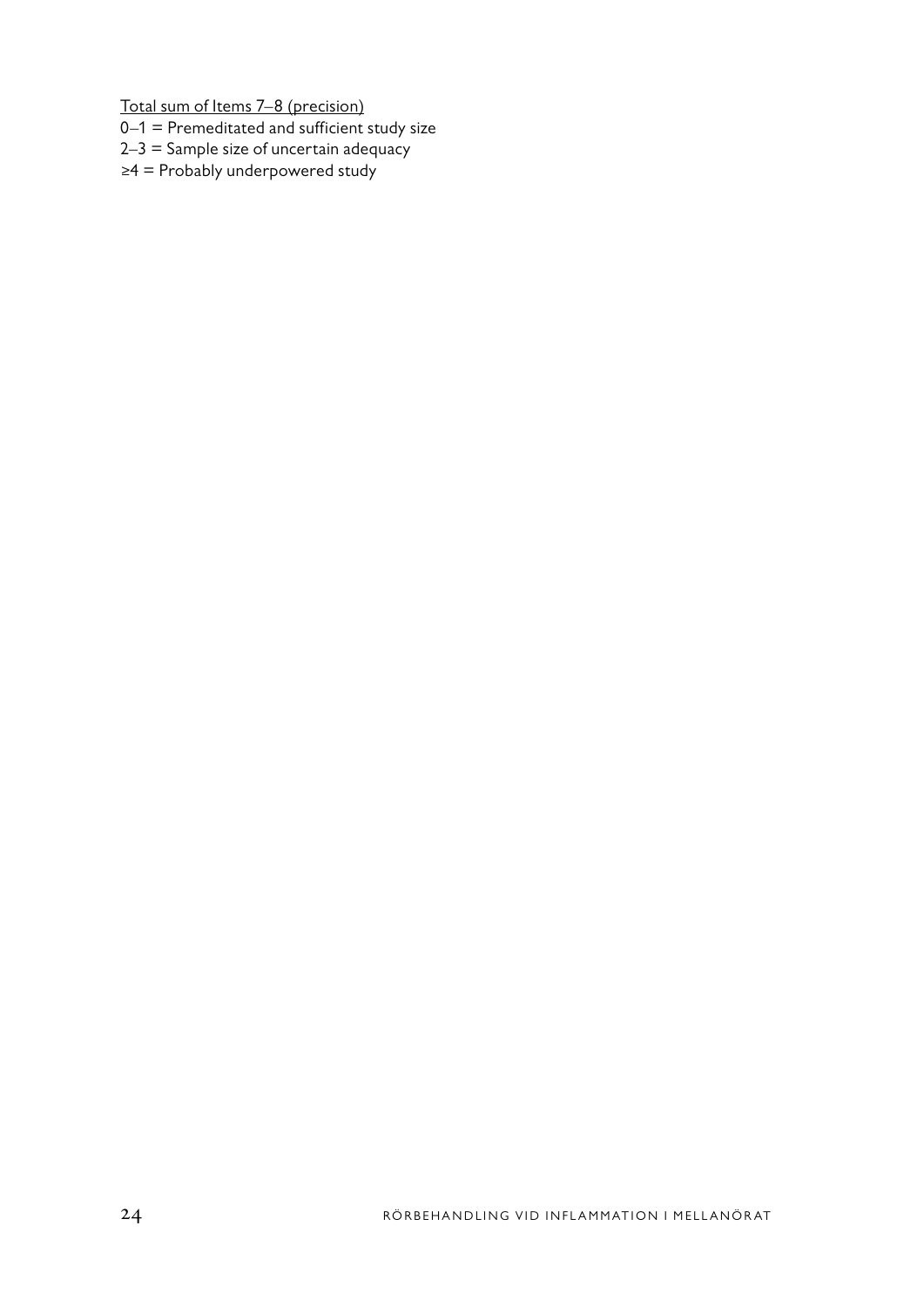# **Section C (case-control or cross-sectional studies)**

# **External validity**

Short form answer:

- $\Box$  Clear external validity (0)
- $\Box$  Probable external validity (1)
- $\Box$  Uncertain external validity (3)
- $\Box$  External validity cannot be assessed (5)

**If uncertain, answer questions under Item 1. Otherwise go to Internal validity (after Item 1)**

### **1. Type of cases studied**

- a. Was there an acceptable definition of the outcome (that rendered subjects case/control status)?
	- $\Box$  Yes = 0
	- $\Box$  No = 2
- b. Did the studied cases correspond to cases in the population to which the investigators wished to generalise their findings?
	- $\Box$  Yes = 0
	- $\Box$  Yes, probably = 1
	- $\Box$  No, probably not = 2
	- $\Box$  No, definitely not = 3

Total sum of section 1

- $0 =$  Clear external validity
- $1$  = Probable external validity
- $2-3$  = Uncertain external validity
- ≥4 = External validity cannot be assessed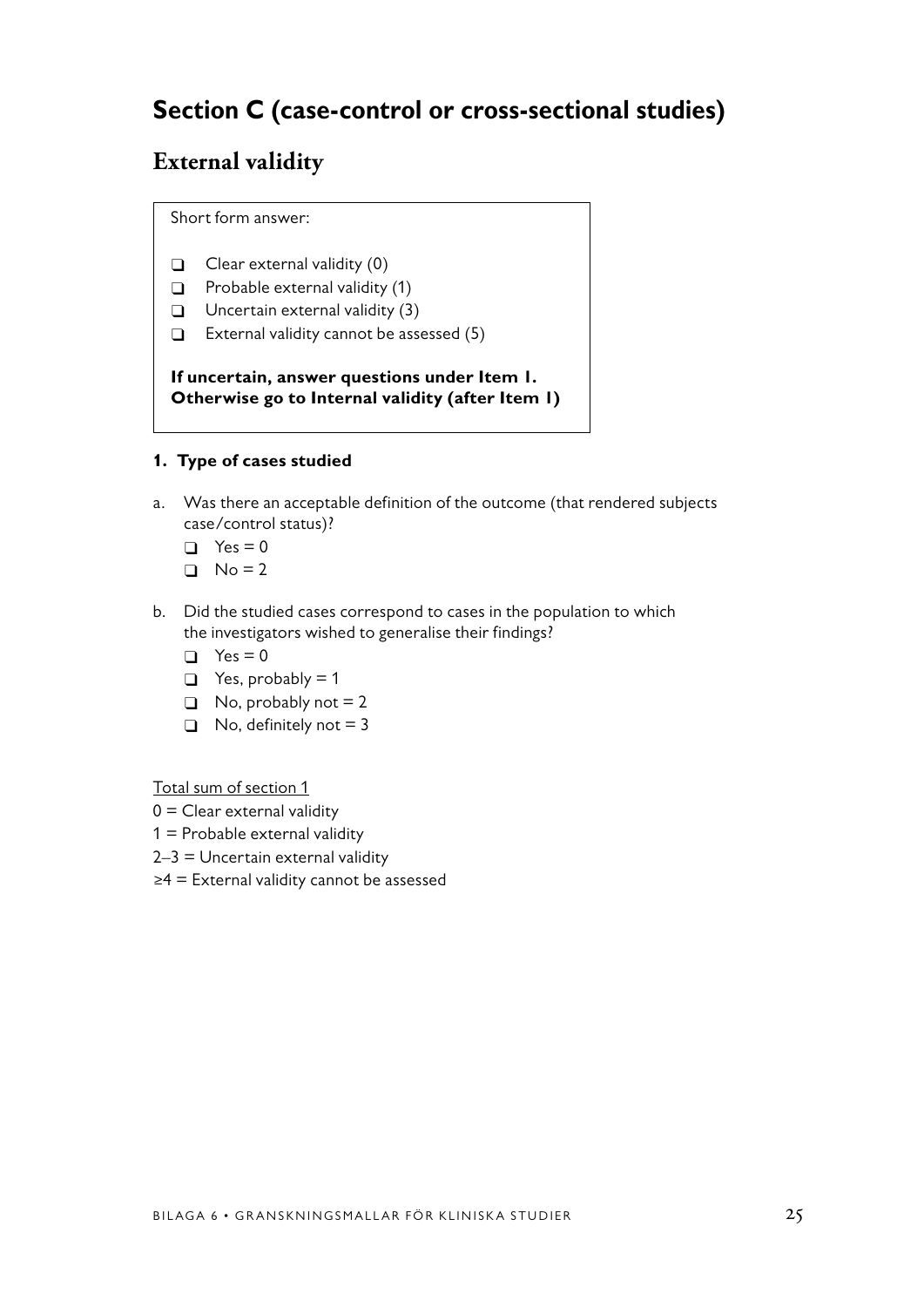## **Internal validity**

Short form answer:

- $\Box$  Excellent internal validity (0)
- $\Box$  Good internal validity (1)
- $\Box$  Acceptable internal validity (2)
- $\Box$  Uncertain internal validity (4)
- $\Box$  Uninformative due to flawed internal validity (10)

**If uncertain, answer questions under Items 2–6. Otherwise go to Precision (after Item 6)**

### **2. Study base (NOTE, not relevant to cross-sectional studies; if so, skip 2–3)**

*The study base is defined as the group of people (the "virtual cohort") who – if they developed the outcome condition – would necessarily have become cases in the study.*

- a. Was the study base *(*the "virtual cohort" [a defined source population followed for a defined time period] *that generated the cases)* well defined (geographically, age-wise, gender, other characteristics)?
	- $\Box$  Yes, quite clear (eg, an already established cohort, or definition through an existing, well-functioning population register)  $= 0$
	- $\Box$  Yes, reasonably (eg, hospital-based study with strict catchment areas and no important selections of cases or controls)  $= 1$
	- $\Box$  Yes, probably (eg, hospital-based study without clear catchment areas, and/or inability to rule out some less important selection among cases and/or controls; control selection via random digit dialing or through neighbourhood controls whereupon some minor mismatch [for instance socioeconomic] between cases and controls might have occurred)  $= 2$
	- $\Box$  No, it is impossible to tell if the cases and controls come from the same study base and if there are important selection mechanisms for either of these categories  $= 4$
- b. Are the cases representative of all cases in the study base?
	- $\Box$  Yes, they represent all or virtually all new (incident) cases of the outcome that occurred in the study base  $= 0$
	- $\Box$  Yes, although it is difficult to tell if they represent all cases, there is no reason to suspect that they are unrepresentative of all cases in the study base  $= 1$
	- $\Box$  Yes, they represent prevalent cases in the study base, but there is no reason to suspect that they are unrepresentative  $= 1$
	- $\Box$  No, there are reasons to suspect that they are unrepresentative of all cases in the study base  $= 3$
	- $\Box$  No, definitely unrepresentative  $\rightarrow$  study is deemed uninformative, excluded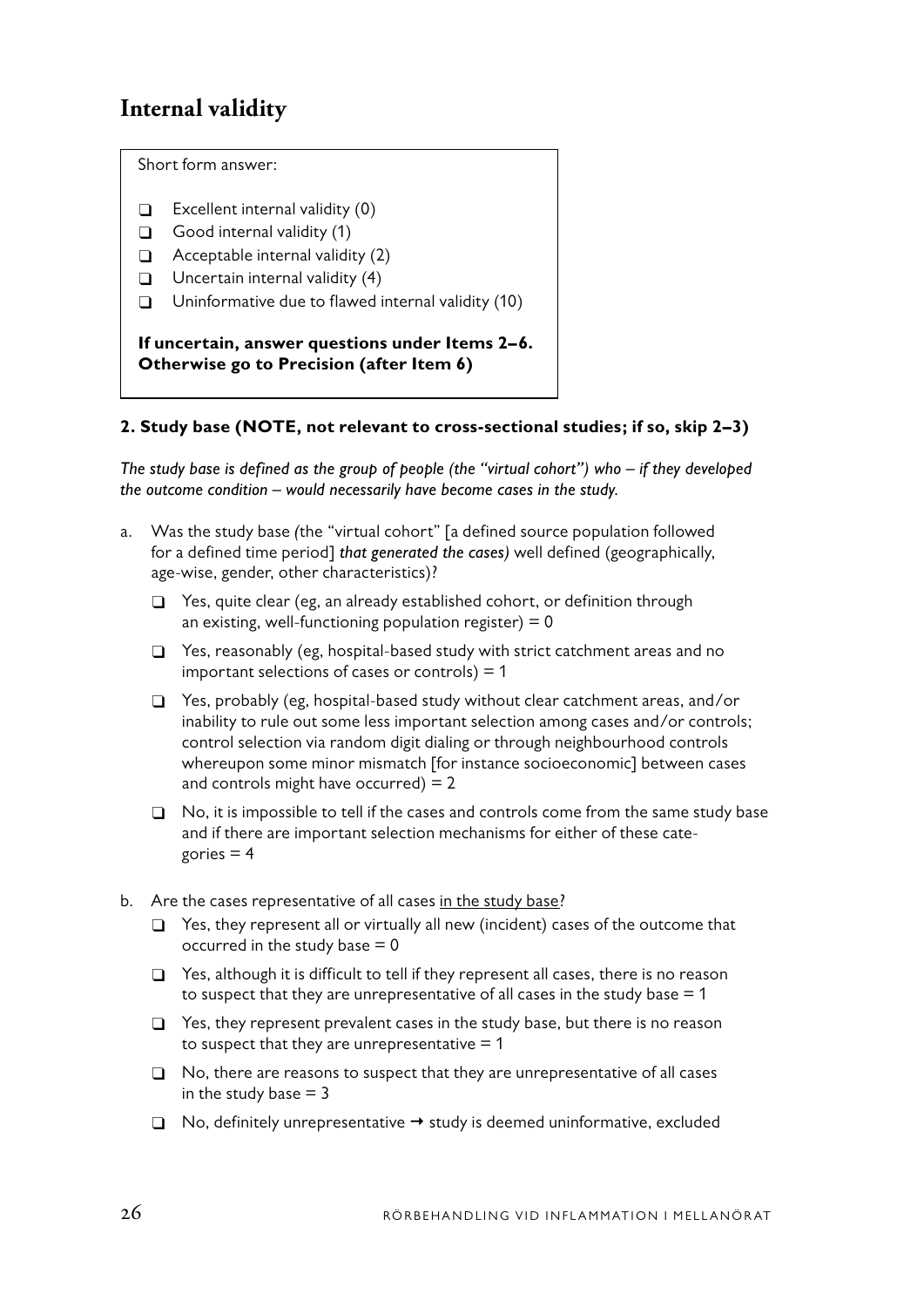- c. Do the control subjects come from the very same study base as the cases?
	- $\Box$  Yes, definitely = 0
	- $\Box$  Yes, probably = 1
	- $\Box$  Uncertain = 3
	- $\Box$  Probably not = 4
	- $\Box$  No, definitely not  $\rightarrow$  study is deemed uninformative, excluded
- d. Were the control subjects representative of the entire study base?
	- □ Yes, they were selected randomly from a defined sampling frame (note that stratified random sampling in order to achieve frequency matching is acceptable)  $= 0$
	- $\Box$  Yes, probably, but they were selected in some other way = 1
	- $\Box$  Uncertain = 3
	- $\Box$  Probably not = 4
	- $\Box$  No, the probability of being selected as control is linked to the subjects' exposure status  $\rightarrow$  study is deemed uninformative, excluded

### **3. Non-participation**

- a. Were all eligible cases occurring in the study base identified and enumerated?
	- $\Box$  Yes = 0
	- $\Box$  Yes, probably = 1
	- $\Box$  No = 3
- b. What was the participation rate among all eligible cases?
	- $\Box$  ≥90% = 0
	- $\Box$  80–89% = 1
	- $\Box$  70–79% = 2
	- $\Box$  60–69% = 3
	- $\Box$  50–59% = 4
	- $\Box$  <50%  $\rightarrow$  study is deemed uninformative, excluded
	- $\Box$  Proportion not stated  $\rightarrow$  study is deemed uninformative, excluded
- c. Was anything done to insure that major selection bias was not introduced through non-participation among cases?
	- $\Box$  Not needed because participation among cases was >80% = 0
	- $\Box$  Participation  $\Diamond$ 80%, but authors provide data about non-participants that seem to rule out important selection bias  $= -1$  (subtract from sum)
	- □ Participation  $\diamond$ 80%, and no data is given about non-participants = 0
- d. What was the participation rate among all selected controls?
	- $\Box$  ≥90% = 0
	- $\Box$  80–89% = 1
	- $\Box$  70–79% = 2
	- $\Box$  60–69% = 3
	- $\Box$  50–59% = 4
	- $\Box$  <50%  $\rightarrow$  study is deemed uninformative, excluded
	- $\Box$  Proportion not stated  $\rightarrow$  study is deemed uninformative, excluded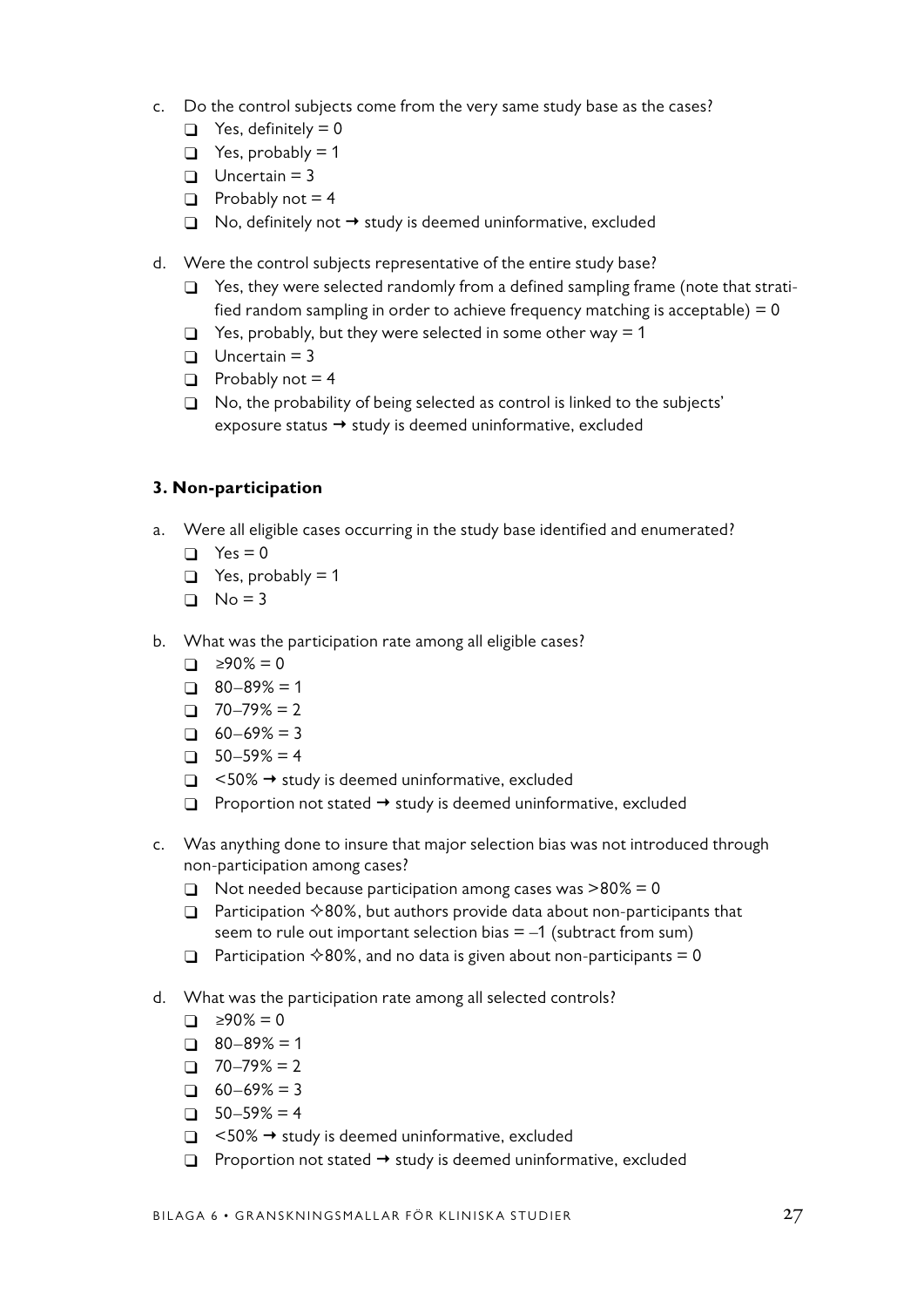- e. Was anything done to insure that major selection bias was not introduced through non-participation among controls?
	- $\Box$  Not needed because participation among controls was  $>80\% = 0$
	- Participation ≤80%, but authors provide data about non-participants that seem to rule out important selection bias  $= -1$  (subtract from sum)
	- $\Box$  Participation ≤80%, and no data is given about non-participants = 0

### **4. Participation in cross-sectional study (skip if regular case-control study)**

- $\Box$  ≥90% = 0
- $\Box$  80–89% = 1
- $\Box$  70–79% = 2
- $\Box$  60–69% = 3
- $\Box$  50–59% = 4
- $\Box$  <50%  $\rightarrow$  study is deemed uninformative, excluded
- $\Box$  Proportion not stated  $\rightarrow$  study is deemed uninformative, excluded

#### **5. Exposure assessment**

- a. How was exposure information collected?
	- $\Box$  From existing databases with data obtained before cases developed outcome = 0
	- $\Box$  Face-to-face or telephone interviews with interviewers blinded to case/control status  $= 0$
	- $\Box$  Face-to-face or telephone interviews where interviewers were aware of case/control status  $= 1$
	- $\Box$  Postal questionnaire = 2
	- $\Box$  Other ways or not stated = 3
- b. Use of substitute responders?
	- $\Box$  No = 0
	- $\Box$   $\leq 20\% = 1$
	- $\Box$  >20% = 3
- c. Are there good reasons to suspect biased recall (ie, cases remember/report exposures systematically different compared to controls)?
	- $\Box$  No = 0
	- $\Box$  No, probably not = 1
	- $\Box$  Uncertain = 2
	- $\Box$  Yes, recall bias likely = 4
	- $\Box$  Yes, high probability of recall bias  $\rightarrow$  study is deemed uninformative, excluded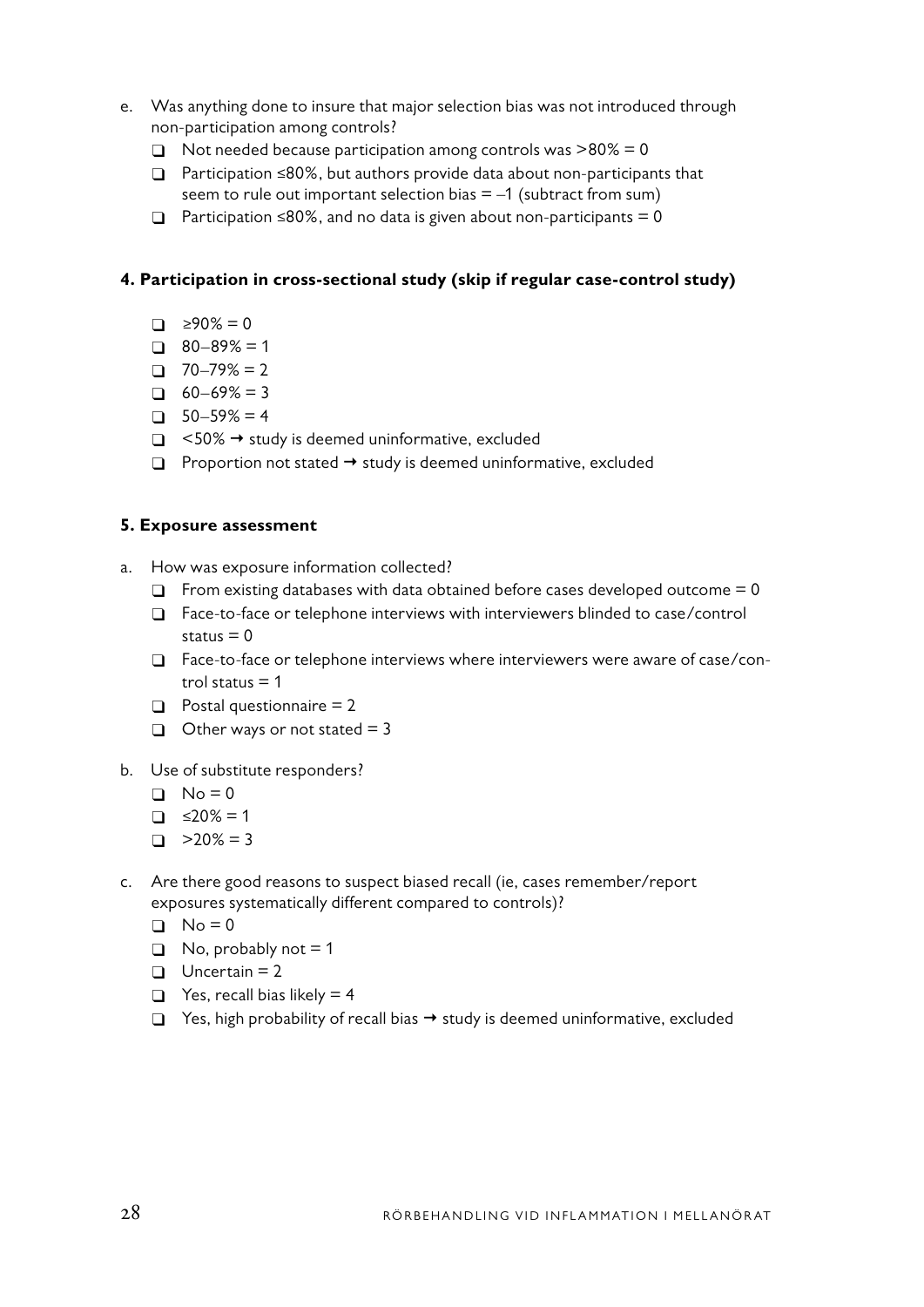## **6. Confounding**

- a. Did the investigators consider all important potential confounding factors (potential confounding factors = factors that are independent causes of/risk factors for/protective factors against the outcome, AND not a link in the causal chain between the studied exposure and the outcome)?
	- $\Box$  Yes = 0
	- $\Box$  Probably = 1
	- $\Box$  No = 3
	- $\Box$  No data given = 4
- b. Were the relevant confounding factors satisfactorily measured/recorded?
	- $\Box$  Yes = 0
	- $\Box$  Yes, with minor criticism = 1
	- $\Box$  No = 3
- c. Were attempts in the study design or analysis to identify and handle confounding factors (eg, through matching, restriction, stratified analyses, or multivariate modelling)?
	- $\Box$  Yes, adequately = 0
	- $\Box$  Yes, but not sufficiently = 2
	- $\Box$  No  $\rightarrow$  study is deemed uninformative, excluded

### **7. Ascertainment/detection bias**

- a. Was there any reason to believe that there was important ascertainment/detection bias (eg, exposure linked to smoking, and smoking, in turn, linked to higher frequency of health care visits, and thus a more intense surveillance)?
	- $\Box$  Yes = 2
	- $\Box$  No = 0

#### **8. Rare disease assumption**

- a. Was the rare disease assumption fulfilled (the outcome affected less than 10% of the population in the study base)?
	- $\Box$  Yes = 0
	- $\Box$  Unknown = 1
	- $\Box$  No or probably not = 3 (effects are likely exaggerated!)

### **9. Analysis**

- a. Was there a prior hypothesis?
	- $\Box$  Yes = 0
	- $\Box$  No (or not mentioned in the report) = 1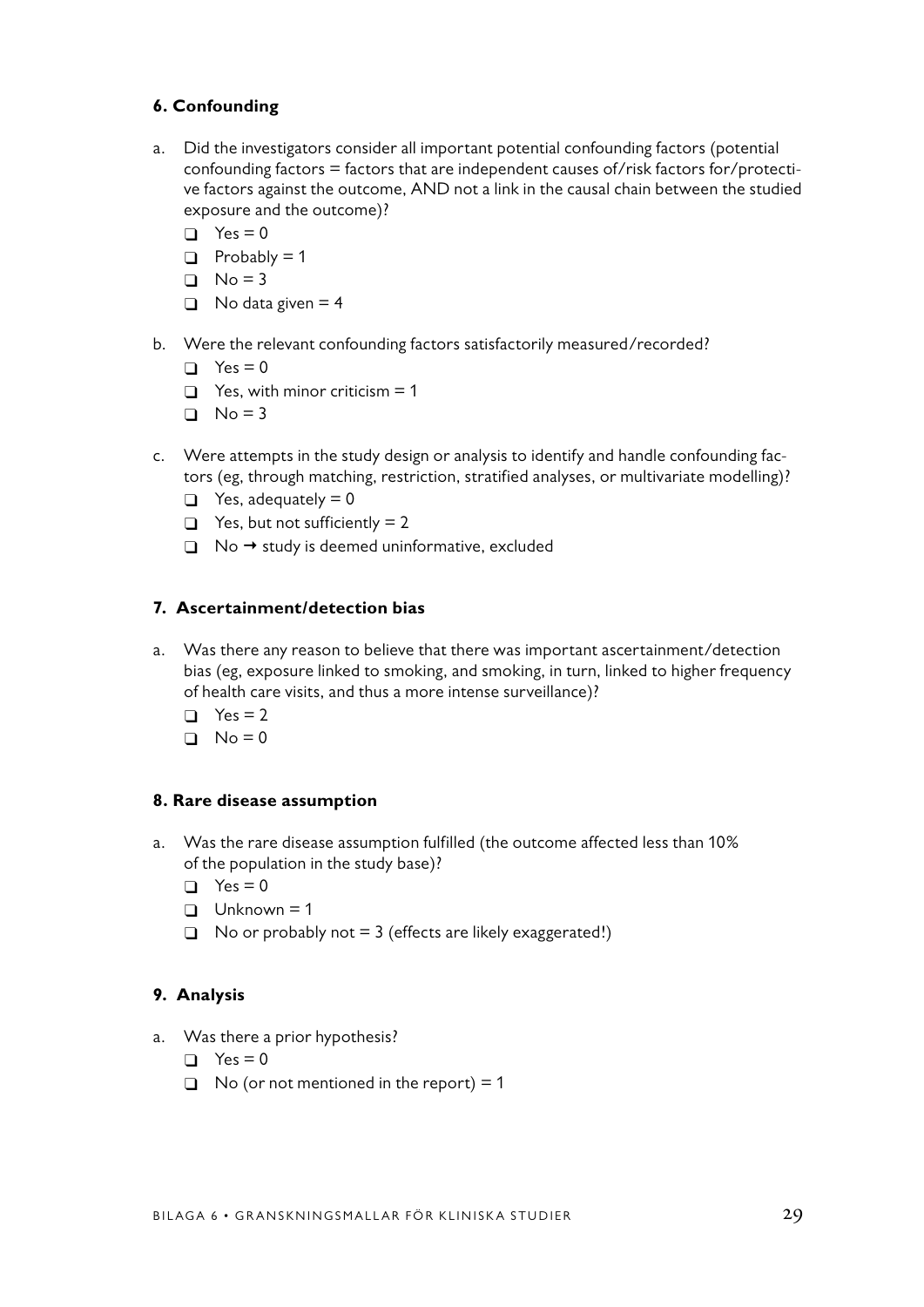- b. Was the statistical method adequate?
	- $\Box$  Yes = 0
	- $\Box$  No = 3

Total sum of Items 2–9 (internal validity) – CASE-CONTROL STUDY

- $0-2$  = Excellent internal validity
- $3-4$  = Good internal validity
- $5-7$  = Acceptable internal validity
- 8–10 = Uncertain internal validity
- ≥11 = Uninformative due to flawed internal validity

Total sum of Items 2–9 (internal validity) – CROSS-SECTIONAL STUDY

- $0-1$  = Excellent internal validity
- $2-3$  = Good internal validity
- $4-5$  = Acceptable internal validity
- $6-8$  = Uncertain internal validity
- ≥9 = Uninformative due to flawed internal validity

# **Precision**

Short form answer:

- $\Box$  Premediated and sufficient study size (0)
- $\Box$  Sample size of uncertain adequacy (2)
- $\Box$  Probably underpowered study (4)

**If uncertain, answer questions under Items 10–11**

## **10. Smallest clinically relevant effect**

- a. Was the smallest clinically relevant effect defined?
	- $\Box$  Yes = 0
	- $\Box$  No = 1
- b. Was the stated smallest clinically relevant effect reasonable?
	- $\Box$  Yes = 0
	- $\Box$  No = 1
	- $\Box$  Not defined = 0 (scored under 10a)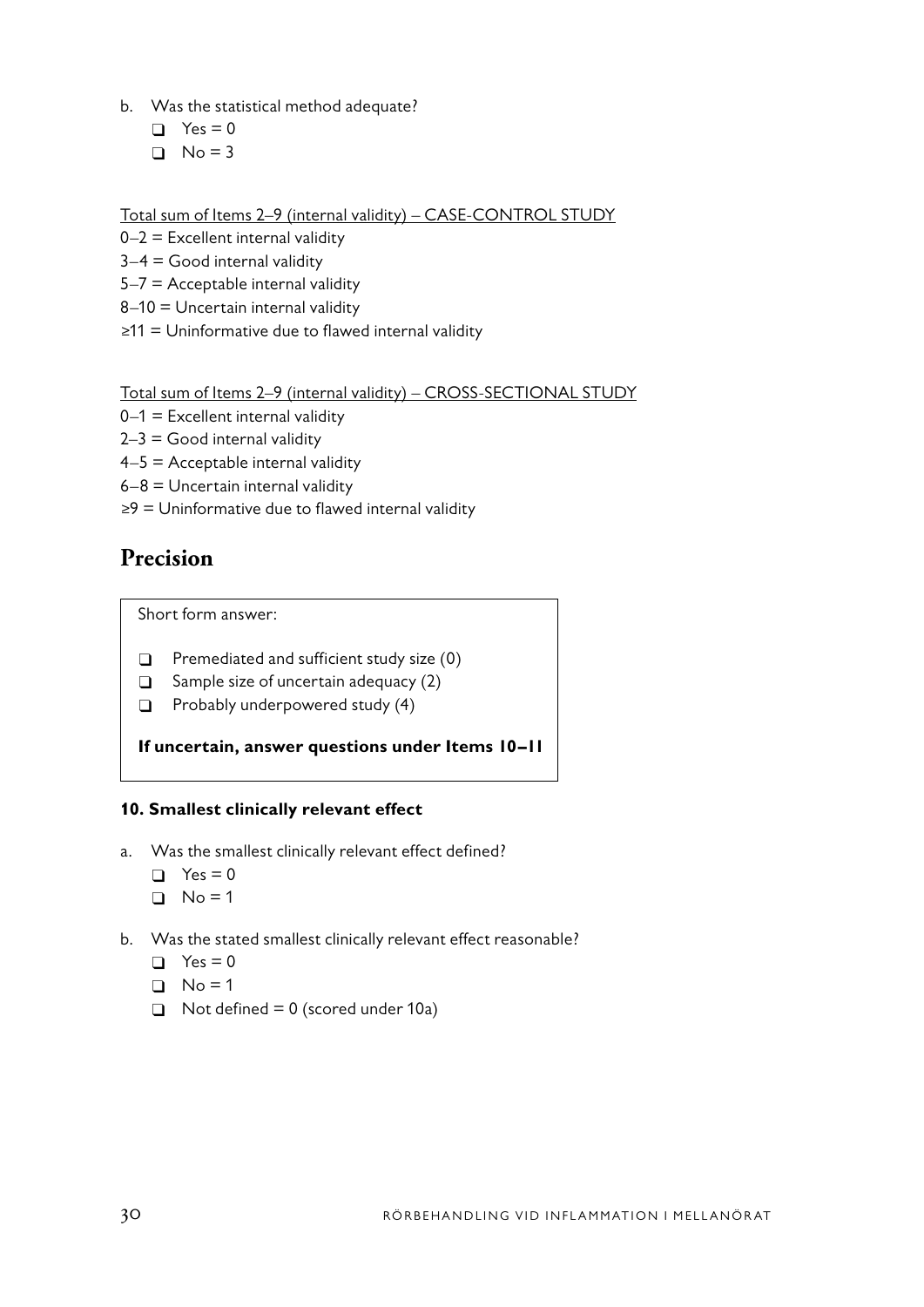### **11. Study power**

- a. Were the deliberations behind the sample size decision clearly described?
	- $\Box$  Yes = 0
	- $\Box$  No = 2
- b. What was the power to detect a reasonably-sized smallest clinically relevant effect?
	- $\Box$  Not stated because there was a strong and statistically significant effect = 0
	- $\Box$  ≥90% = 0
	- $\Box$  80–89% = 1
	- $\Box$  70–79% = 2
	- $\Box$  <70% = 3
	- $\Box$  Not stated despite a non-significant finding = 4

Total sum of Items 10–11 (precision)

- 0–1 = Premeditated and sufficient study size
- $2-3$  = Sample size of uncertain adequacy
- ≥4 = Probably underpowered study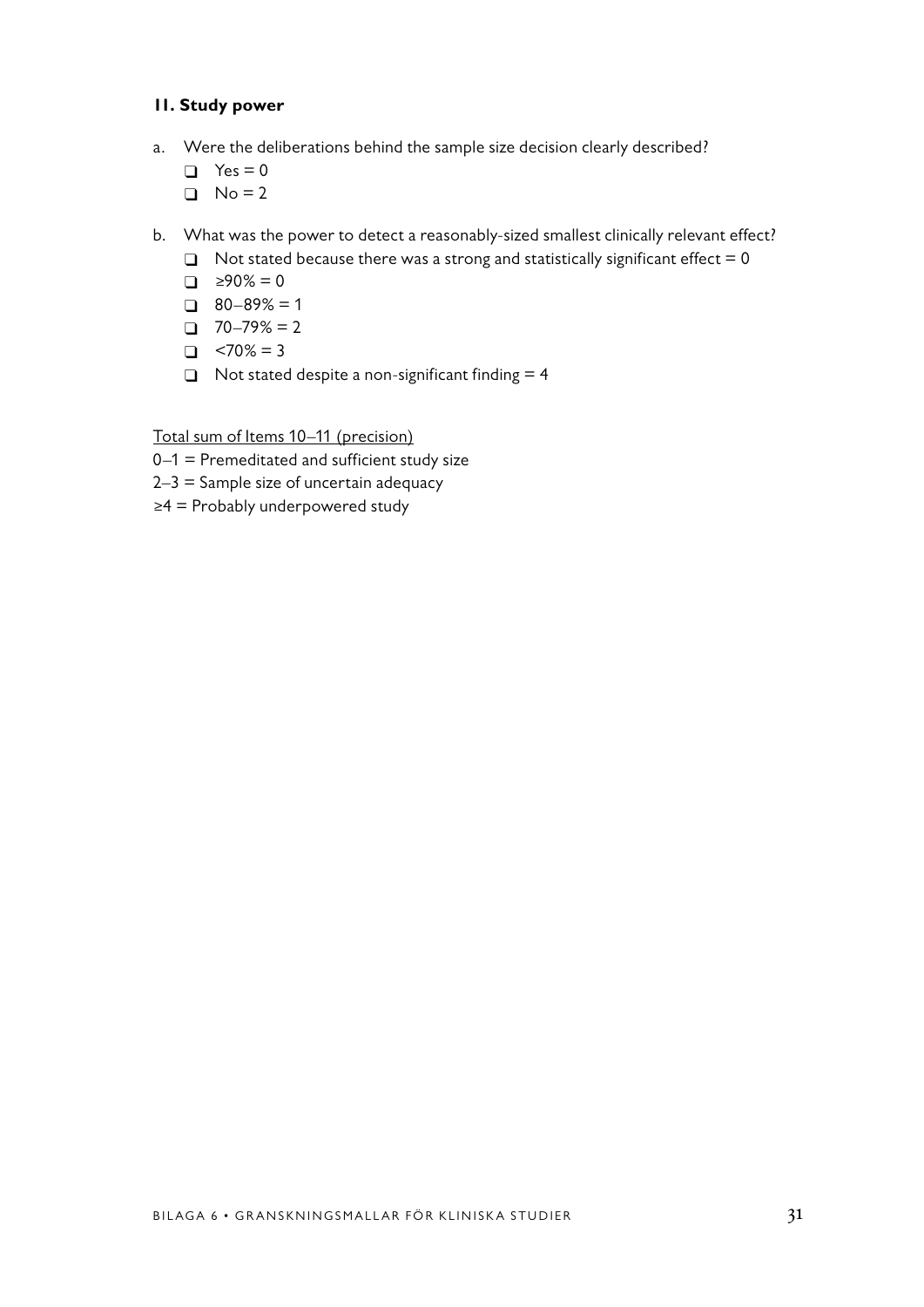# **Section D (systematic reviews)**

# **Topic/external validity**

## **Is it an overview of the topic that you are interested in?**

- $\Box$  Yes, completely = 0
- $\Box$  Yes, partly = 1
- $\Box$  Only to a small extent = 3
- $N_0 = 6$

### **Is the research question clearly stated?**

- $\Box$  Yes = 0
- $\Box$  Uncertain = 2
- $\Box$  No = 4

# **Internal validity**

## **1. Literature search**

### **Is the search strategy clearly stated?**

- a. Types of publications?
	- $\Box$  Yes = 0
	- $\Box$  No = 1
- b. Years?
	- $\Box$  Yes = 0
	- $\Box$  No = 1
- c. Languages?
	- $\Box$  Yes = 0
	- $\Box$  No = 1
- d. Procedures?
	- $\Box$  Yes = 0
	- $\Box$  No = 1

### **Was the reproducibility of search efforts tested and reported?**

- $\Box$  Yes = 0
- $\Box$  No = 1

### **In your opinion, did the authors succeed in capturing all of the targeted literature?**

- $\Box$  Yes, definitely = 0
- $\Box$  Yes, probably = 2
- $\Box$  Probably not = 4
- $\Box$  Definitely not = 5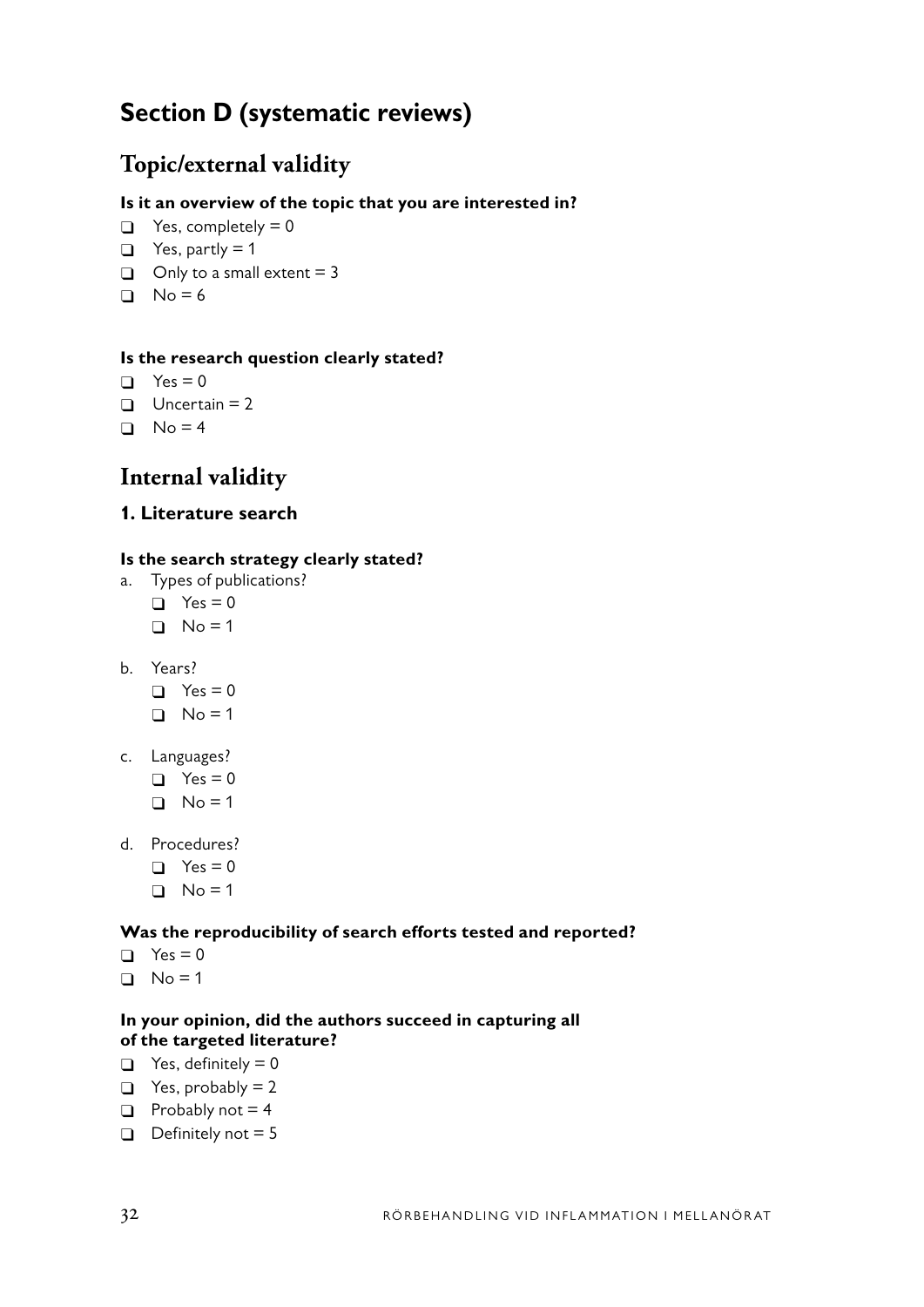## **2. Evaluation of captured literature**

#### **Was there a defined scheme for validity assessment of captured literature?**

- $\Box$  Yes, shown or published previously = 0
- $\Box$  Probably, but not shown = 1
- $\Box$  Probably not = 3
- $\Box$  Definitely not = 4

### **Were the criteria for accepting/rejecting papers clearly defined?**

- $\Box$  Yes = 0
- $\Box$  Probably = 1
- $\Box$  Probably not = 3
- $\Box$  Definitely not = 4

### **Were rejected papers listed with reasons for rejection?**

- $\Box$  Yes = 0
- $\Box$  No = 2

#### **Was there any attempt to document the reproducibility of the validity assessment (eg inter- and/or intra-observer variation)?**

- $\Box$  Yes, with acceptable reproducibility = 0
- $\Box$  Yes, with poor reproducibility = 2
- $\Box$  No = 2

### **3. Summary of findings**

#### **Were there any attempts to pool data or to perform a formal meta-analysis?**

- $\Box$  Yes = 0
- $\Box$  No = 3

#### **Was the choice of statistical method appropriate?**

- $\Box$  Yes, definitely = 0
- $\Box$  Yes, probably = 0
- $\Box$  Uncertain = 1
- $\Box$  Probably not = 2
- $\Box$  Definitely not = 2
- $\Box$  Not applicable (no formal statistical testing) = 0

### **Was lack of consistency between studies evaluated (eg, tests of heterogeneity) and explained?**

- $\Box$  Yes, satisfactorily = 0
- $\Box$  Yes, but poorly explained = 2
- $\Box$  No = 3